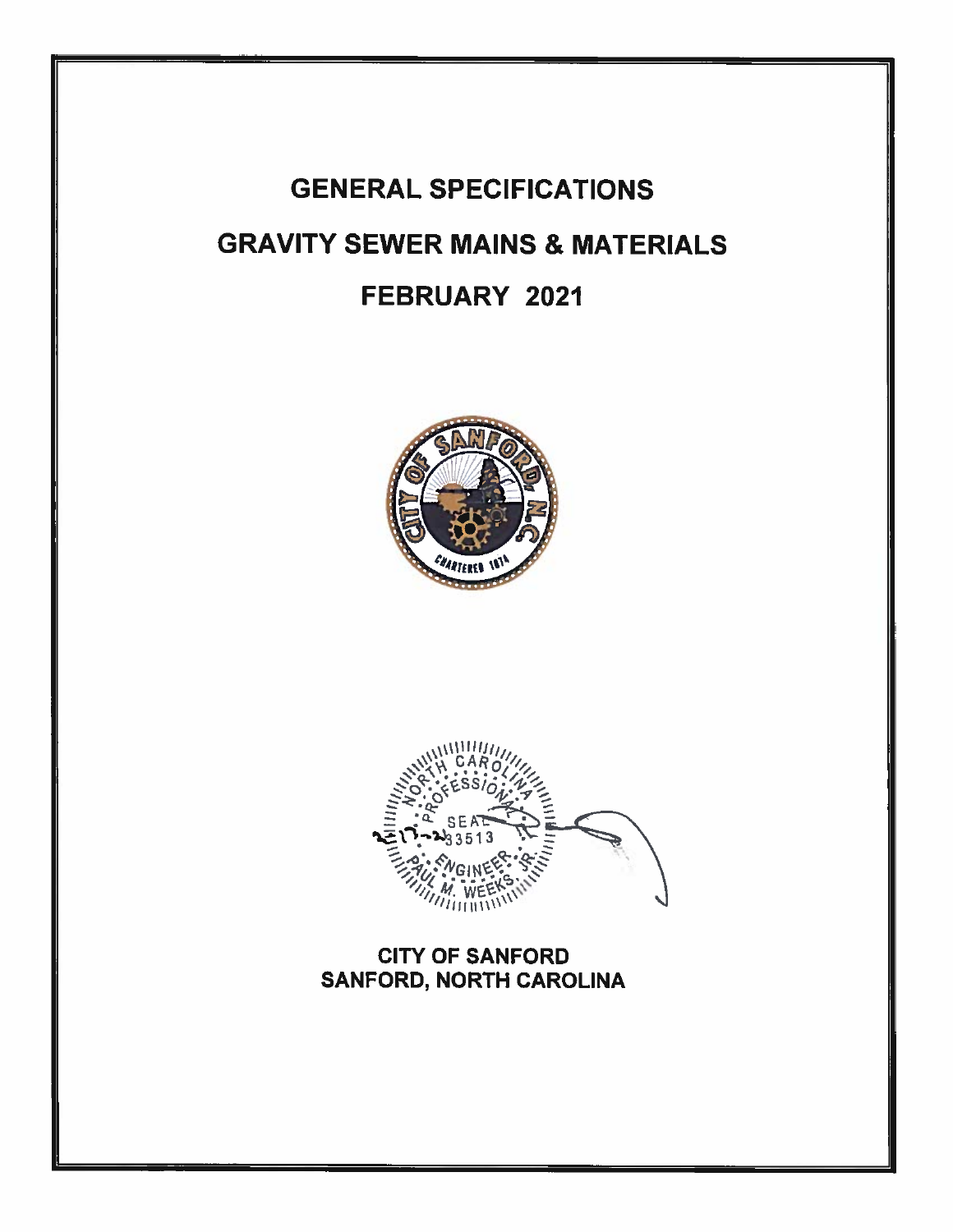# **GRAVITY SEWER MAINS & MATERIALS**

## **STANDARD SPECIFICATIONS**

#### **Scope of Work**

Work performed under this contract shall consist of furnishing and installing, complete and ready for service, the sewer main with various appurtenances as shown on the contract plans and as specified.

All technical standards listed in this specification refer to the most recent version of the standard at the time of construction.

## A. MATERIALS

- 1. Vitrified Clay Sewer Pipe Vitrified clay sewer pipe shall be extra strength and shall conform to ASTM C700. Joints shall be the polyester ring-type conforming to ASTM C425.
- 2. Ductile Iron Pipe All ductile iron pipe furnished for diameters four inches (4") through sixteen inches (16") shall be manufactured in accordance with ANSI/AWWA C151/A 21.51, in eighteen-foot (18') lengths with single rubber gasket joints in accordance with ANSI/AWWA C111/A21.11. Four-inch (4") diameter pipe shall be Class 51 wall thickness, and six-inch (6") through sixteen-inch (16") diameter pipe shall be Class 50 wall thickness in accordance with ANSI/AWWA C150/A21.50, unless otherwise specified or shown on the plans.
	- a. Interior Lining: Unless otherwise specified, line all ductile iron pipe and fittings with a cement mortar lining conforming to ANSI/AWWA C104/A 21.4.
	- b. Exterior Coating: All ductile iron pipe shall have an outside pipe coating of bituminous material in accordance with ANSI/AWWA C151/A 21.51. Ductile iron fittings shall also be coated in accordance with ANSI/AWWA C110/A 21.10. The final coat shall be continuous and smooth being neither brittle when subjected to low temperatures nor sticky when exposed to hot sun. The coating shall adhere to the pipe at all temperatures.
	- c. Joints
		- i) Unless otherwise shown on the Drawings, pipe joints shall be of the "push on" compression type single plain rubber SBR (styrene butadiene rubber) per ANSI/AWWA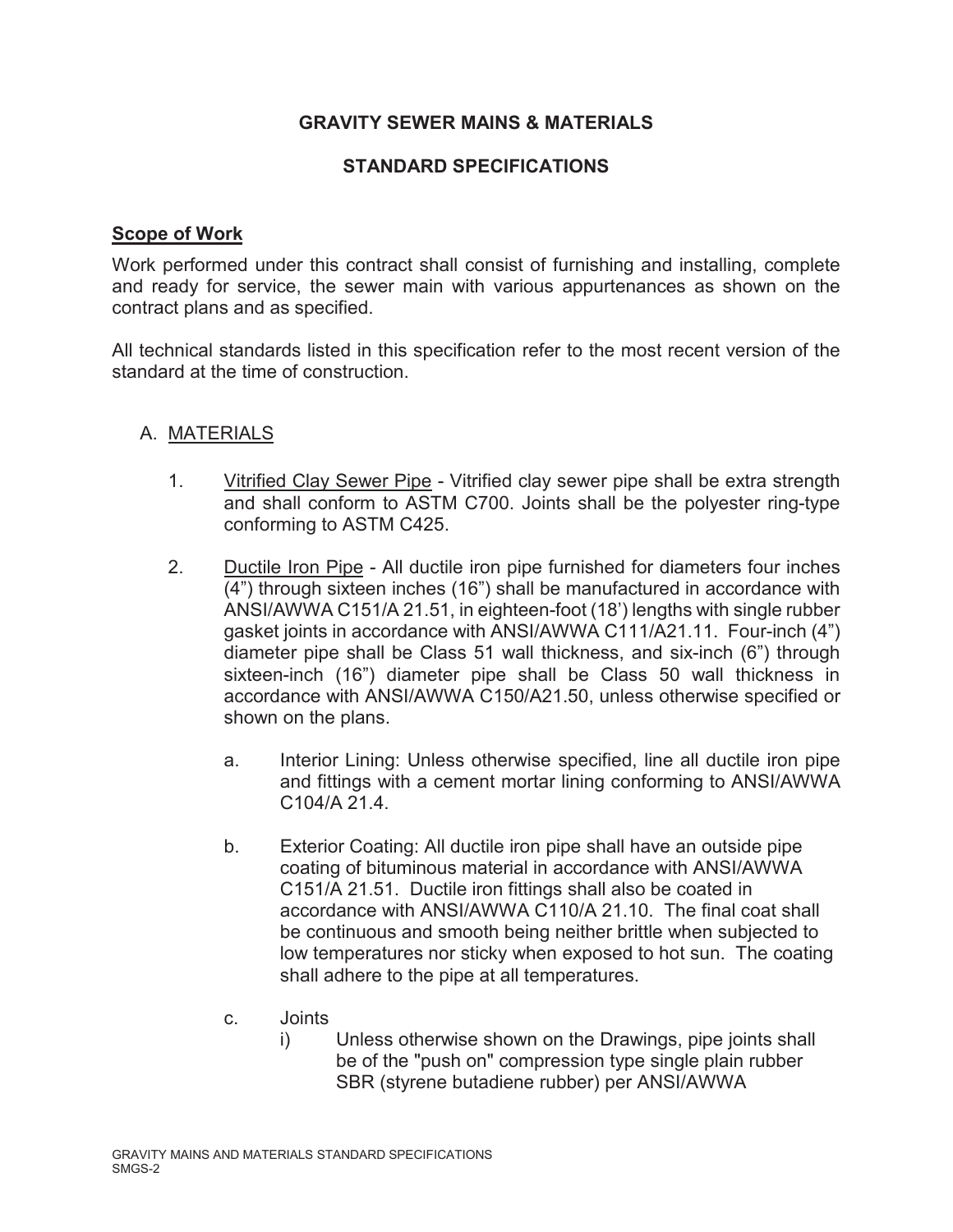C111/21.11, as manufactured by US Pipe, American, McWane Ductile, or approved equal.

- ii) Mechanical joints shall be constructed per ANSI/AWWA C111/21.11. Bolted mechanical joints shall be used under all concrete structures and between all treatment structures for underground piping.
- iii) Flanged joints shall be constructed of ductile iron pipe conforming to ANSI/AWWA C115/A21.15 screwed into flanges drilled and faced per ASME/ANSI B16.1 for both 125 Lb. or 250 Lb. working pressure. The pipe shall extend completed through the screwed-on flange. The flange face shall be flat and perpendicular to the pipe center line. Flanged joints shall be used for all exposed (non-buried) ductile iron piping.
- 3. Restrained Joints for Ductile Iron Pipe and Fittings:
	- a. Restrained joint pipe and fittings, where called for, shall consist of one of the following:
		- i) Bolted retainer rings and welded retainer bars
		- ii) Boltless type which include ductile iron locking segments and rubber retainers
	- b. Bolts for restrained joints, if applicable, shall conform to ASME B18.2.1.
	- c. Restrained pipe and fittings shall be Flex-Ring or Lok-Ring as manufactured by American Cast Iron Pipe Company, TR Flex or Bolt-Lok as manufactured by US Pipe, or approved equal.
- 4. PVC Pipe All PVC pipe shall be manufactured in accordance with ASTM D3034 for Type PSM polyvinyl chloride (PVC) sewer pipe and fittings. All PVC pipe shall be SDR 21 or 26 wall thickness pipe, unless otherwise specified. PVC sewer pipe shall be used only for eight-inch (8") diameter sewer mains which will serve residential areas where further main extensions are not possible. No commercial/industrial applications shall be permitted.

All bell-and spigot joints shall meet ASTM D3212. All fittings shall use rubber gaskets which conform to the requirements of ASTM F477.

5. Fittings - All DIP fittings shall be manufactured in accordance with ANSI/AWWA C110/A21.10. Fittings shall be all bell mechanical joint per ANSI/AWWA C110/A21.10 unless otherwise noted, and shall have interior cement mortar lining in accordance with ANSI/AWWA C104/A21.4.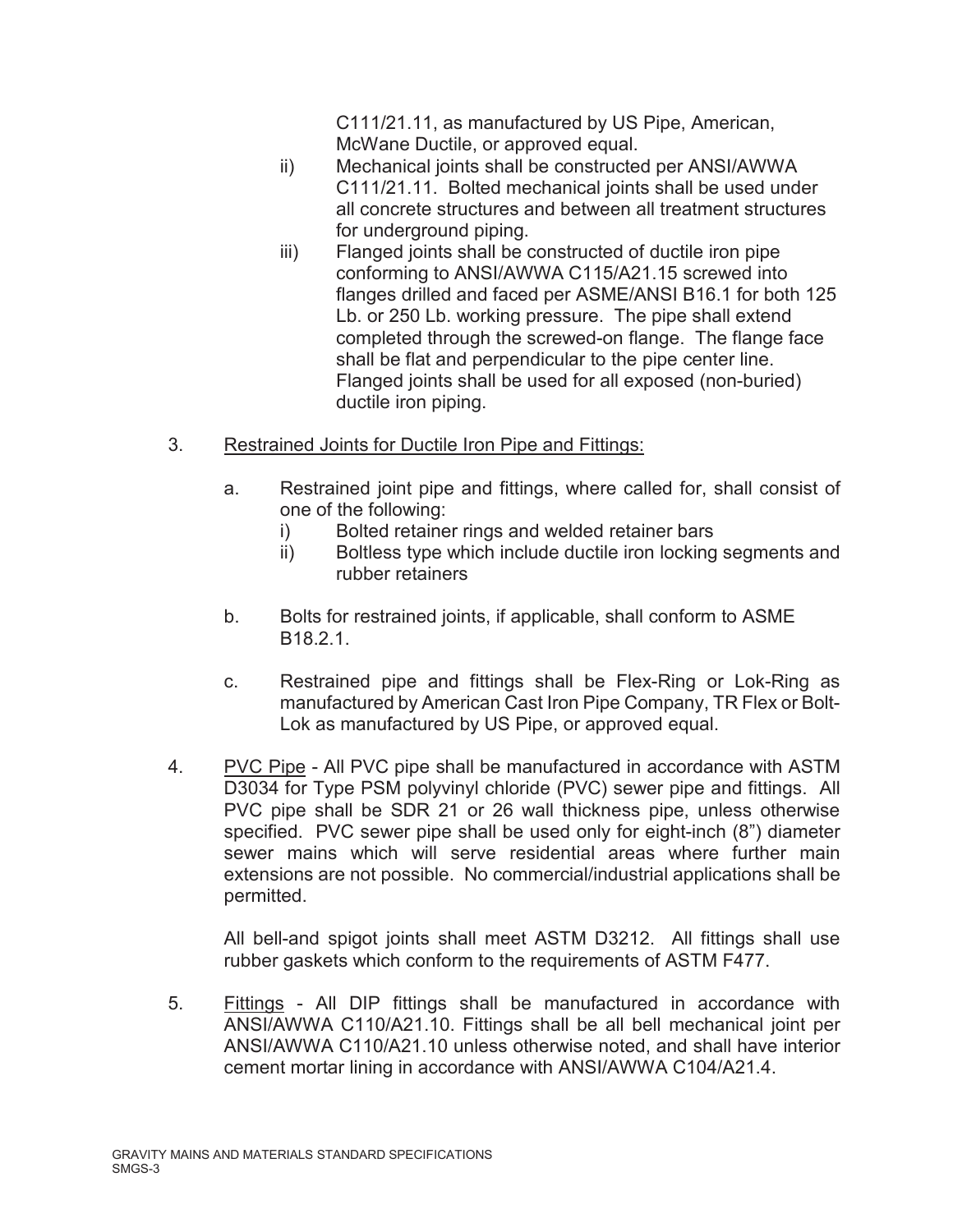All PVC fittings shall be for SDR 21 or 26 wall thickness pipe, unless otherwise specified, and manufactured in accordance with ASTM D3034 for Type PSM polyvinyl chloride (PVC) sewer pipe and fittings.

- 6. Warning Tape A magnetic locator tape shall be installed over any PVC pipe in the same trench one foot above the pipe. Tape shall not be measured separately, but included in the pipe cost.
- 7. Service Taps and Cleanouts Unless otherwise specified on the Drawings or in the Specifications, service laterals shall be constructed of 4-inch diameter Schedule 40 PVC pipe or Thickness Class 50 DIP including the cleanout stack. PVC pipe shall comply with ASTM D1785.

All cleanout structures installed in asphalt or concrete shall be constructed with DIP risers and fittings, a traffic-rated cast iron assembly, and corrosion resistant bronze cap. Cleanout assemblies installed in non-paved surfaces shall be either DIP (as specified above, non-traffic-rated) or PVC.

- 8. Pipe Connections to Existing Manholes Connect to the existing manhole using an integrally cast, flexible pipe boot made of Ethylene-Propylene-Diene-Monomer (EPDM). Pipe boots shall comply with ASTM C923. Finished joint shall be watertight under 30-foot head of water and shall allow for at least 8° of deflection form the centerline of the opening in any direction while remaining watertight. Attach the boot using stainless steel clamps and hardware.
- 9. Steel Pipe Steel pipe used as gravity sewer line, encasement pipe, or for creek crossing installations on piers, shall meet the requirements of AWWA C200 and shall be manufactured from grade 3 steel. Steel pipe shall not be used unless indicated in the Drawings. All steel pipe, except encasement pipe, shall be 0.375" thick and shall have a clear inside diameter and thickness after applying lining as called for on the Plans. Ends of pipe shall be beveled for butt welding. Field welding shall be done by certified welders and shall develop the full strength of the pipe. All pipe shall be hydrostatically tested to 200 psi.

The outside of buried steel pipe shall receive the recommended prime coat recommended by the manufacturer. Over this, a multi layered, cold applied tape wrap system which shall be shop applied and consist of a rubber and synthetic resin primer, one (20 mils) layer of inner wrapping and two (30 mils each) layer of outer wrap for a total system thickness of 80 mils. The cold applied type wrap shall operate satisfactorily at a temperature of 150 oF. The wrap shall be applied in accordance with AWWA C214 and as specified herein. Windings shall be spiral wrapped with at least 1" of overlap. All fittings shall be wrapped in accordance with AWWA C209 and C214. Successive layers shall be applied such that windings are staggered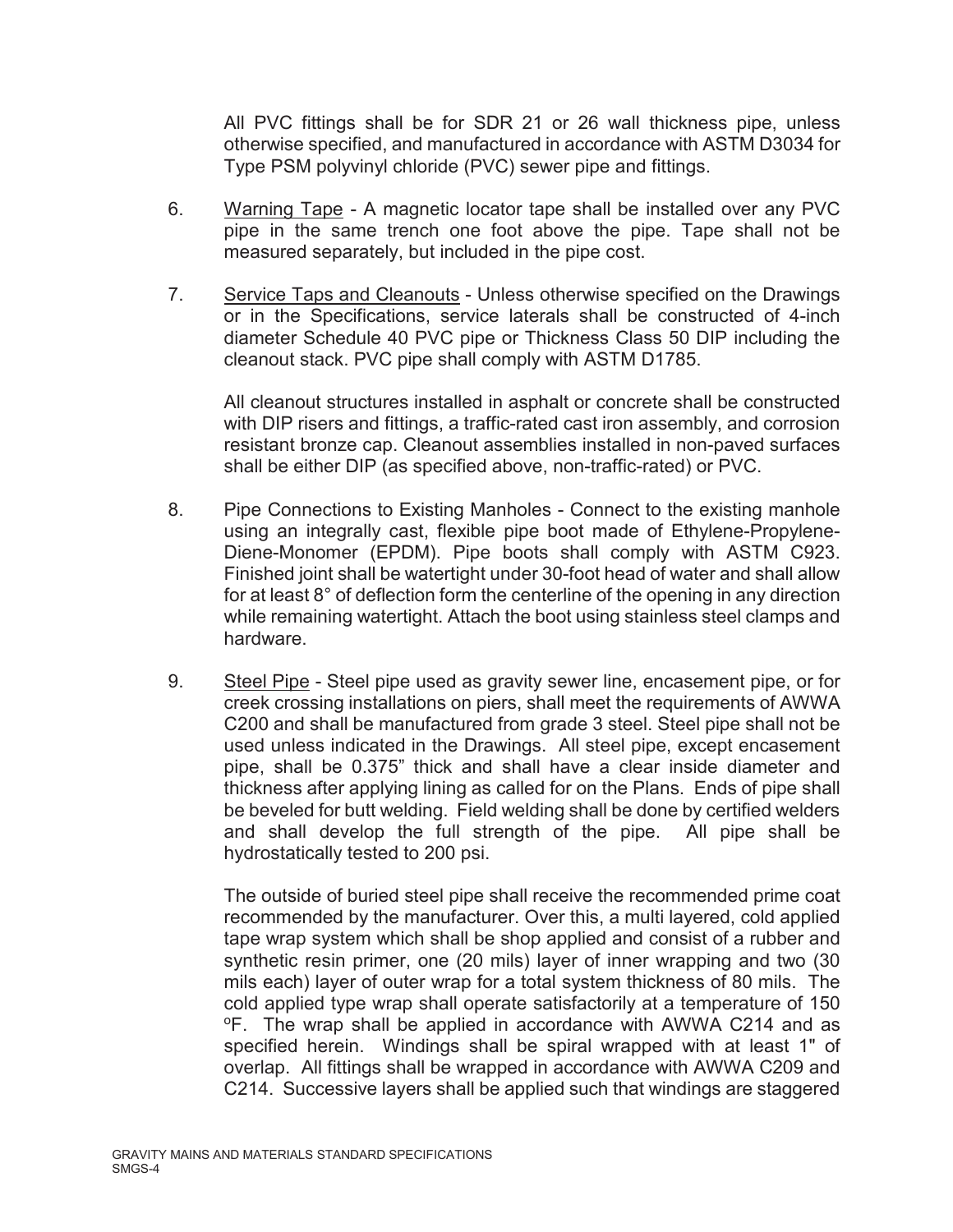and overlay the midpoints of previous tape widths. Polyethylene backed coatings shall be protected from sunlight at all times. The wrapping shall terminate 6" from outside field weld sites. The tape wrap system shall be the YG III system as manufactured by the Polyken Division of Kendall Co., Boston MA, or equal.

The outside of exposed exterior steel pipe and fittings shall receive, over the inorganic zinc prime coat, 3 mils of modified acrylic latex which shall be Carboline 3359 as manufactured by Carboline or equal, and 1 1/2 mil top coat of modified acrylic which shall be Carboline 4685 as manufactured by Carboline, or equal.

Interior Welded Pipe: Finish wrap or heat shrink sleeves per AWWA C216 shall be applied to each joint of the pipe for continuous wrapping of all steel piping. Weld after backfill process shall require 105 mil minimum heat shrink sleeve to be applied prior to backfilling. Backfill shall be a minimum of 3 feet over the pipe prior to welding in order to prevent excess heat from damaging the linings or sleeve.

Exterior Welded Pipe: Tape wrapping at welded joints shall be held back six inches from each end and the joints shall be field coated in accordance with AWWA Standard C209. The joint coating shall consist of a primer and two wrap layers of Polyken 934-50, Aqua-ShieldTM, or equal.

The interior of all steel pipe and fittings shall receive a cement mortar lining conforming to AWWA C602 for in-place lining, or AWWA C205 for shop lined applied lining, unless otherwise shown on the drawings. Shop lining of welded joint pipe shall be held back as required to facilitate welding. Inside field joints shall be prepared and lined as described by appropriated Appendices of AWWA C602 and C205.

Encasement pipe shall be spiral welded steel pipe conforming to all the requirements of ASTM A139, Grade B, with a minimum yield strength of 35,000 psi. The minimum casing and wall thickness are as follows: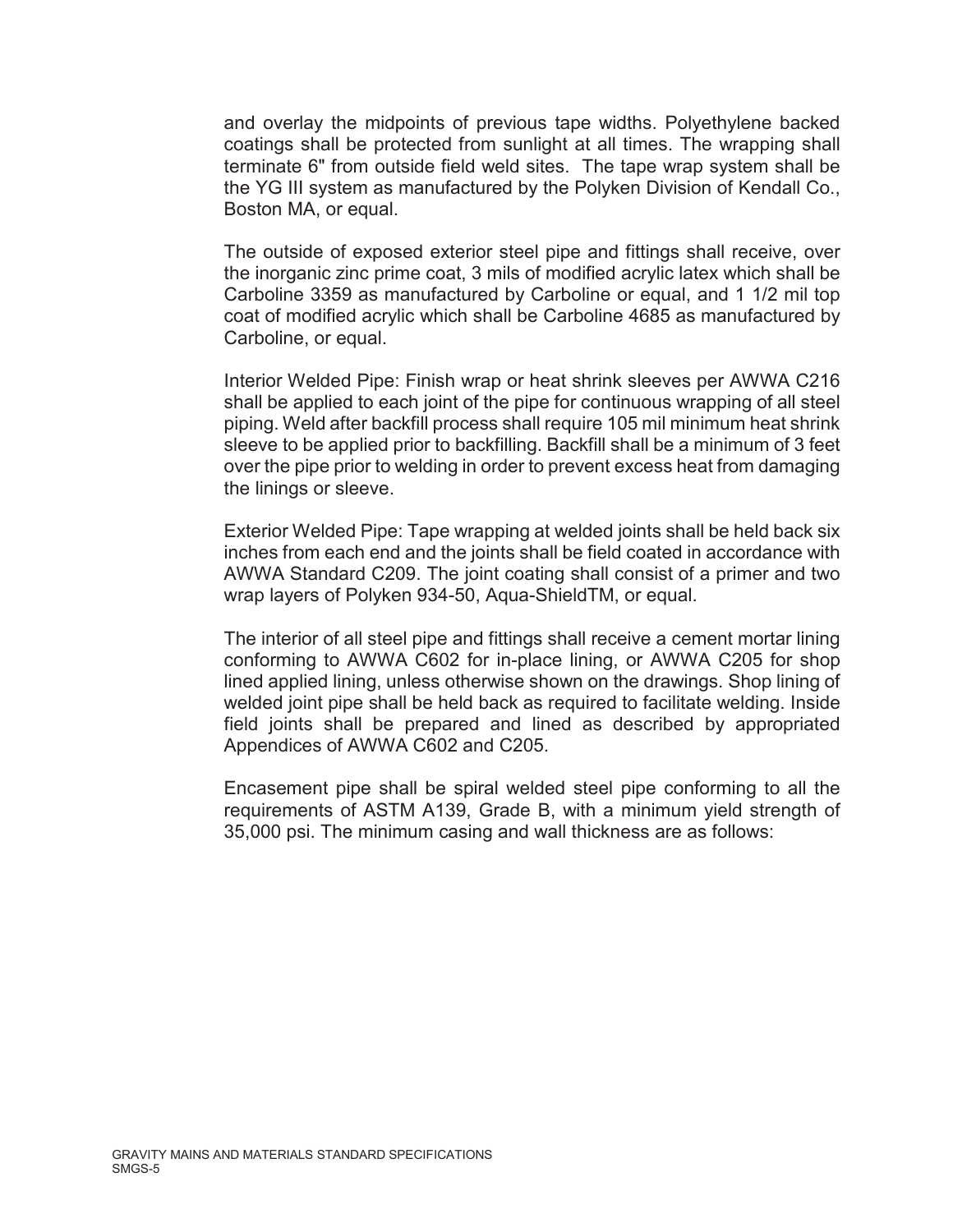| <b>Carrier Pipe &amp; Casing Size</b> |       |       |                        |                    |                  |  |
|---------------------------------------|-------|-------|------------------------|--------------------|------------------|--|
| <b>Carrier Pipe</b>                   |       |       | <b>Railroad Casing</b> | <b>Road Casing</b> |                  |  |
| Nominal<br><b>Size</b>                | O.D.  | O.D.  | <b>Thickness</b>       | O.D.               | <b>Thickness</b> |  |
| 4                                     | 4.80  | 12.75 | 0.250                  | 12.75              | 0.188            |  |
| 6                                     | 6.90  | 12.75 | 0.250                  | 12.75              | 0.188            |  |
| 8                                     | 9.05  | 16.00 | 0.281                  | 16.00              | 0.250            |  |
| 10                                    | 11.10 | 18.00 | 0.312                  | 18.00              | 0.250            |  |
| 12                                    | 13.20 | 20.00 | 0.344                  | 20.00              | 0.250            |  |
| 14                                    | 15.30 | 24.00 | 0.375                  | 24.00              | 0.250            |  |
| 16                                    | 17.40 | 30.00 | 0.469                  | 30.00              | 0.312            |  |
| 18                                    | 19.50 | 30.00 | 0.469                  | 30.00              | 0.312            |  |
| 20                                    | 21.60 | 30.00 | 0.469                  | 30.00              | 0.312            |  |
| 24                                    | 25.80 | 36.00 | 0.532                  | 36.00              | 0.375            |  |
| 30                                    | 32.00 | 42.00 | 0.625                  | 42.00              | 0.500            |  |
| 36                                    | 38.30 | 48.00 | 0.688                  | 48.00              | 0.500            |  |
| 42                                    | 44.50 | 54.00 | 0.781                  | 54.00              | 0.500            |  |

- 10. Pre-Cast Concrete Manholes Pre-cast reinforced concrete manholes shall be used in lieu of concrete block manholes unless otherwise specified.
	- a. Stone base shall be a minimum of 6" thick compacted #67 stone and shall be 6" wider than the manhole base on all sides.
	- b. 4'-0 inside diameter barrel unless otherwise noted.
	- c. Monolithic base slab and lower barrel section.
	- d. Eccentric cone section with a height of between two feet (2') and four feet (4').
	- e. 2'-0 inside diameter top section with height not to exceed twenty-four inches (24").
	- f. Precast reinforced concrete grade adjustment ring.
	- g. Standard manhole ring and cover shall conform with AASHTO H-20 loadings. Cover shall be stamped "SEWER".
	- h. Frames shall be grouted in place. Frames that are above grade shall be anchored in place with anchor bolts.
	- i. Equally spaced, slip-resistant, plastic-coated cast iron manhole steps not to exceed sixteen inches (16") c/c. Steps shall have a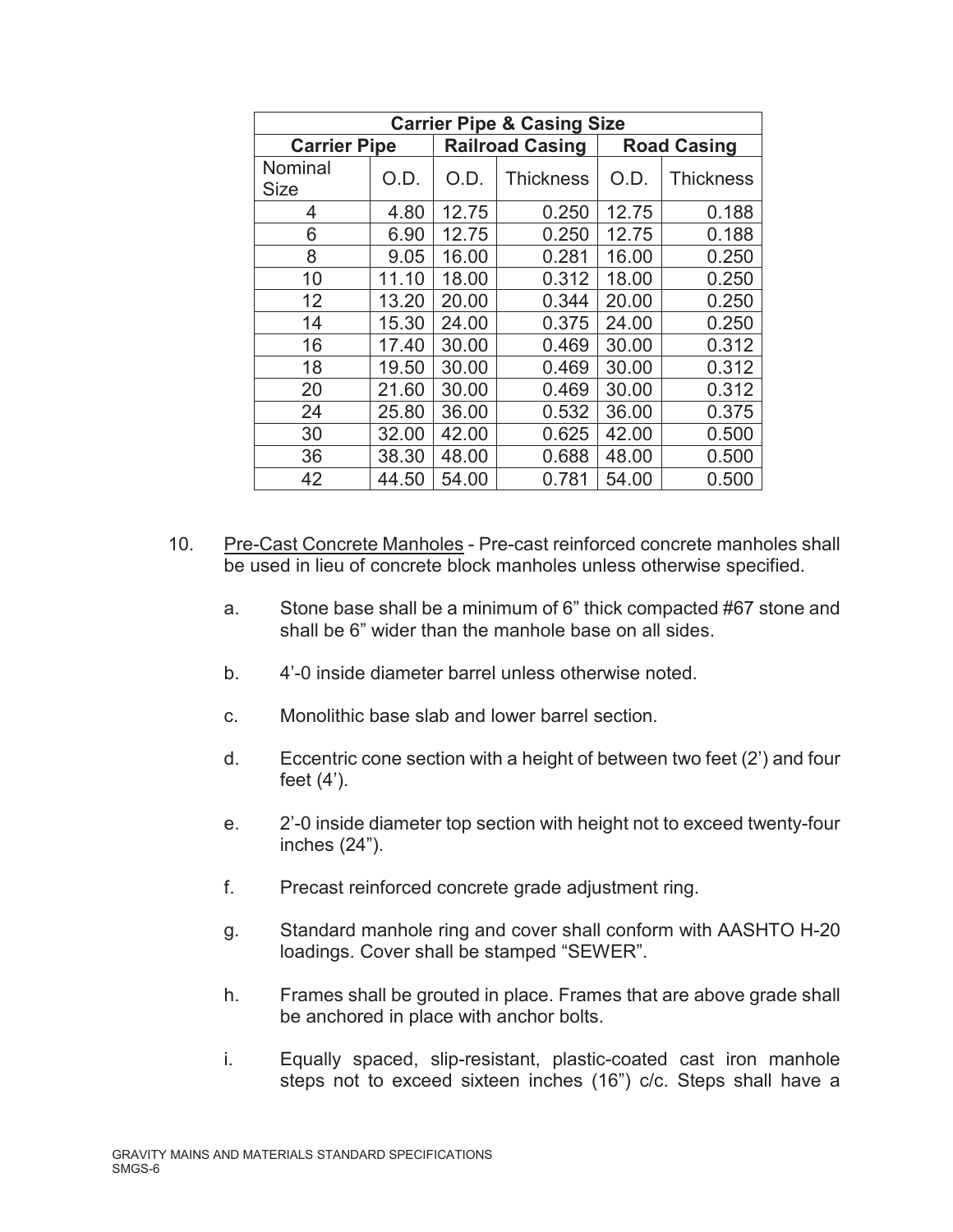minimum vertical load resistance of 400 pounds and a minimum pull out strength of 2,000 pounds when tested according to ASTM C497.

j. All joints shall be sealed with ConSeal and exterior mastic wrap meeting or exceeding ASTM C990 and ASTM C972 standards. Grout shall be applied to the interior joints, exterior joints, and lift holes, unless otherwise specified by the Engineer.

The manhole top elevations shall be set to the required elevation as indicated on the plans. Concrete grade rings or brick up to ten inches (10") and metal rings up to three inches (3") for a total of ten inches (10") may be used for final grade adjustment.

The design for the reinforced concrete manhole sections shall conform to ASTM C478. The manhole sections shall have a standard tongue and groove joint. Shop drawings in accordance with the General Conditions of these Contract Documents will be required.

- 11. Concrete Block Manholes shall only be used when approved by Engineer.
	- a. Concrete Manhole Bases shall have a 28-day compressive strength of 2500 psi and slump of not greater than four inches (4").
	- b. Block Manhole Units shall be steamed cured and shall have an individual compressive strength of 2500 psi of the cross-sectional area of the unit as laid up in the wall. The maximum average absorption shall not exceed 7% by weight nor exceed 8% by weight of any individual unit. Test for strength and absorption shall be made on not less than two (2), nor more than three (3), specimens consisting of whole undamaged units and based on a twenty-four (24) hour immersion test.
	- c. Mortar used for sewer block masonry shall be composed of one (1) part Portland cement and two (2) parts sand. Portland cement shall meet the requirements of the latest ASTM C150, Type 1. Sand shall meet requirements of ASTM C144. Mortar shall be mixed in a clean tight mortar box or mechanical mixer, and shall be used within fortyfive (45) minutes after mixing.

Manhole exteriors shall be plastered with a minimum of 3/4" of an appropriate, watertight cement mortar.

d. Manholes- shall be constructed with eccentric tops, standard manhole rings and covers, and slip-resistant, plastic-coated cast-iron manhole steps equally spaced not to exceed sixteen inches (16") c/c not more than twelve inches (12") below rim (see detail). Steps shall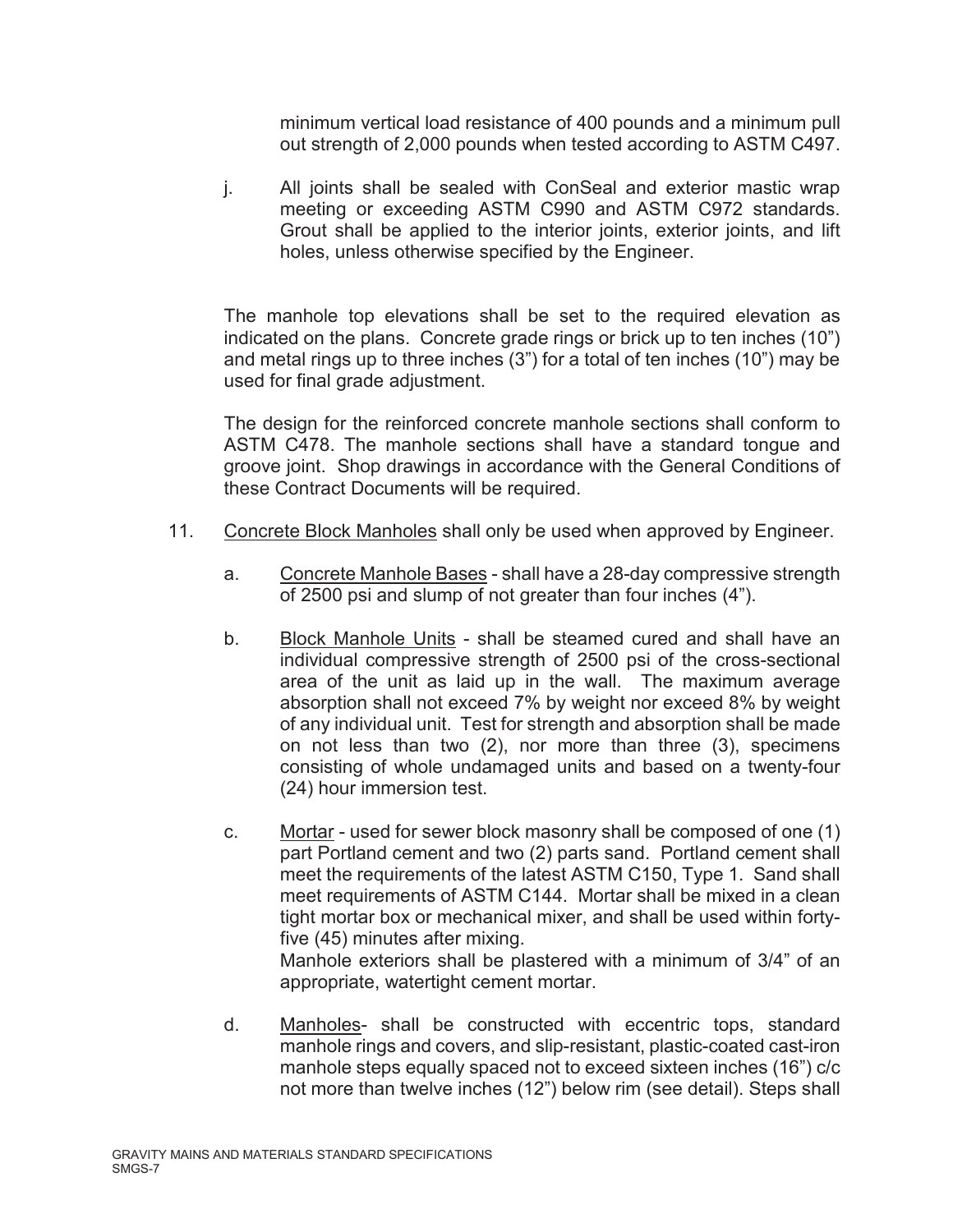have a minimum vertical load resistance of 400 pounds and a minimum pull out strength of 2,000 pounds when tested according to ASTM C497.

Manhole block units shall be made by a manufacturer approved by the Engineer, and units shall be tested and certified.

e. Manhole castings shall be set in full mortar beds. All castings when set shall conform to the finished grade as established by the Engineer. Any castings not conforming shall be adjusted to the correct grade without extra compensation.

#### 12. Flow Channel and Inverts

- a. The flow channel straight through a manhole shall be made to conform as closely as possible in shape and slope to that of the connecting sewers. The channel walls shall be formed or shaped to three quarters (3/4) of the height of the crown of the outlet sewer in such a manner to not obstruct maintenance, inspection, or flow in the sewers.
- b. Inverts in all manholes shall be shaped to form a smooth and regular surface, free from sharp or jagged edges. Changes in direction of flow shall be made with a smooth curve. They shall be sloped adequately to prevent sedimentation.
- c. When curved flow channels are specified in manholes, including branch inlets, minimum slopes should be increased to maintain acceptable velocities.
- d. A bench shall be provided on each side of any manhole channel when the pipe diameter(s) are less than the manhole diameter. The bench shall be sloped no less than 1/2 inch per foot (4 percent). The invert elevation of any lateral sewer, service connection, or drop manhole pipe shall be above the bench surface elevation. No invert shall be located directly on the surface of the bench.
- e. The bench channel may be precast concrete or brick and mortar.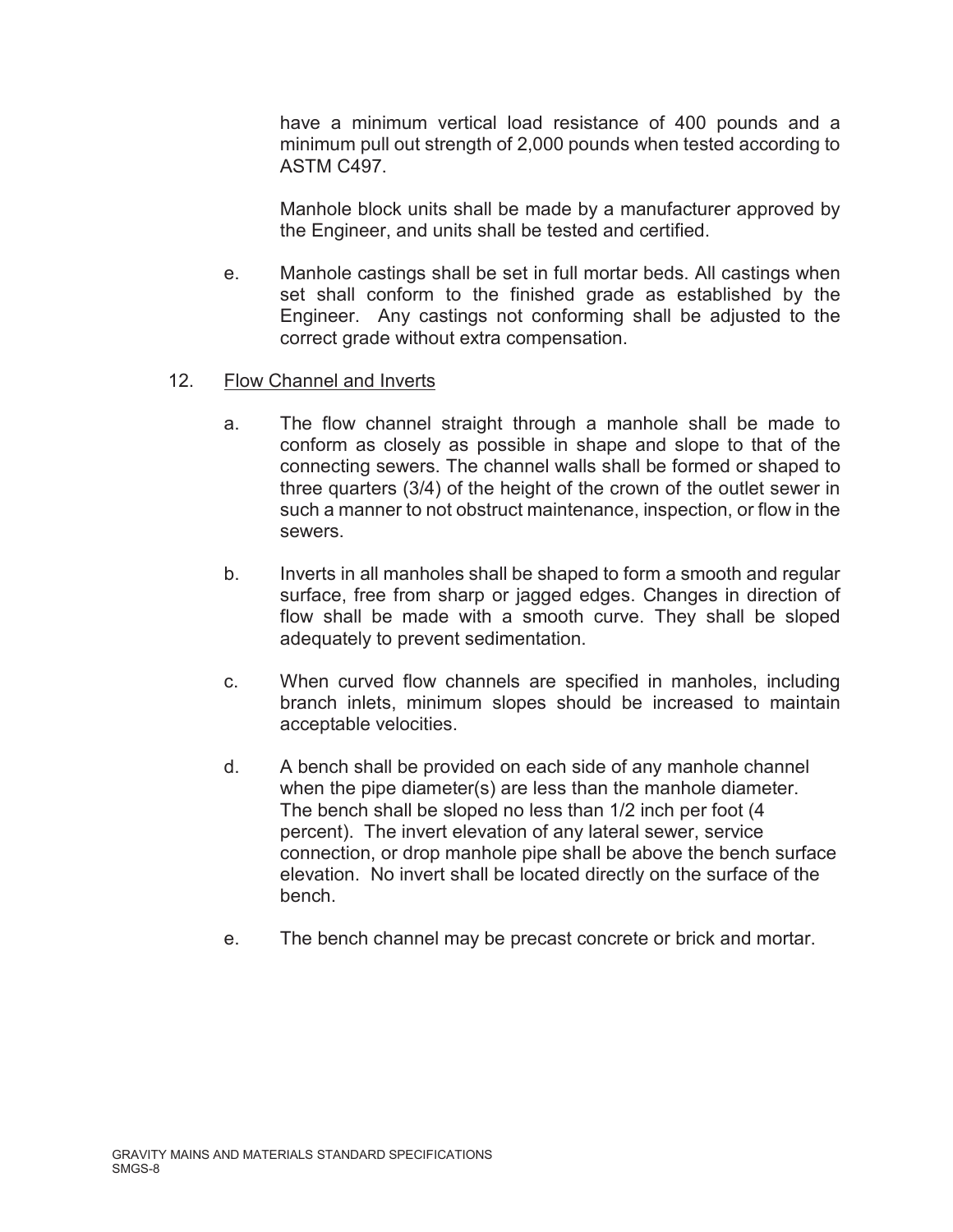# 13. Gravity Sewer Lines and Manholes Required to Meet Water Main Design **Standards**

- a. Designs, materials and construction methods shall meet this Part and/or current NCDEQ standards, whichever are more stringent.
- b. Manholes shall be pre-cast concrete. Manhole lift holes and grade adjustment rings shall be sealed with non-shrinking mortar or other material approved by the NCDEQ.
- c. Manholes shall be constructed to be watertight per Section A. 15 of this specification.
- d. Gravity sewer pipe shall be constructed of water main equivalent pipe materials, as designated on the plans, such as Class 50 DIP (if 16" or less) and SDR 21 PVC water main rated pipe. In any event Materials must meet the requirements of this Part and/or current NCDEQ standards, whichever is more stringent. Special pipe testing requirements for such purposes are listed in Section C. 5 of this specification.

## 14. Water Tight Manhole

- a. Manhole frames and covers shall be made watertight by eliminating the vent holes, installing a rubber O-ring gasket seal or a side seal gasket, and installing either four countersunk stainless-steel hex head bolts with rubber gaskets or using a cam-loc style ring and cover.
- b. Manholes noted to be water tight shall receive a watertight exterior joint seal using either butyl joint wrap or an asphalt sealant.
	- i) Butyl joint wrap shall be a minimum width of 12-inches and comply with ASTM C877.
	- ii) Asphalt sealant shall be Carboline, Bitumastic 300m; Tnemec, Tneme-Tar; or equal.
- c. Manholes shall be provided with a full waterproof interior coating/lining.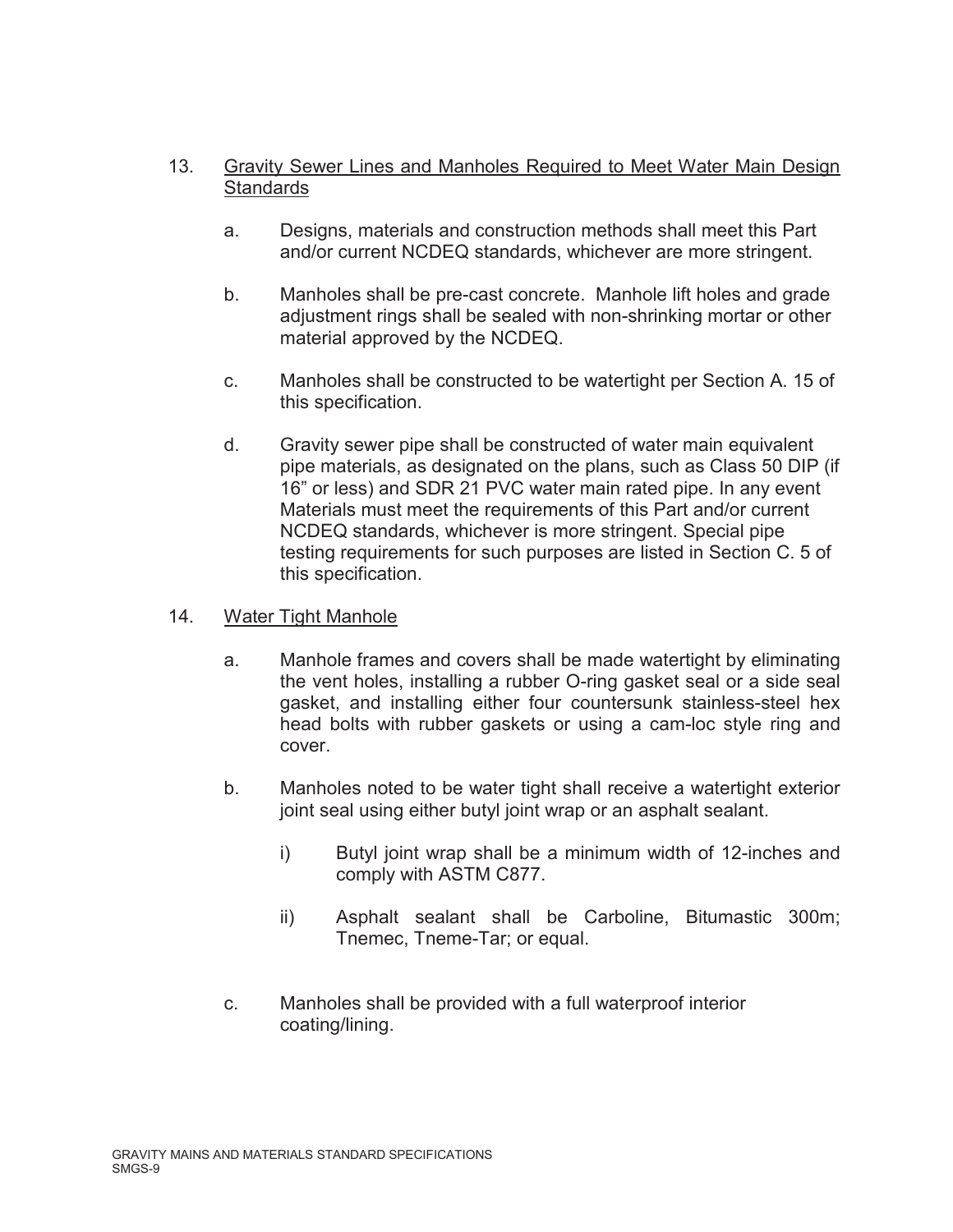- i) Polyurea/polyurethane coating shall be applied in accordance with the manufacturer's recommendation for moisture proofing the manhole.
- ii) Minimum total coat shall be 100 mils. Coats can be applied by brush, spray, or roller, by a manufacturer's certified installer.
- iii) Coating shall be Duramer 1030, Sherflex Elastomeric Polyurethane, Spectra-Shield, Raven 405, or Tnemec; or equal.
- d. Inlet and outlet pipes shall be joined to the manhole so as to be watertight, using a gasketed flexible rubber boot or compression type connector.
- 15. Suitable Backfill No rock, boulders, stone or debris larger than four inches shall be allowed in the bedding or backfill material. Deficient or unsuitable bedding or backfill material shall be replaced or substituted with suitable bedding or backfill material. Excavated material intended for use as bedding or backfill shall not be used if exceedingly wet nor shall trenches be backfilled if flooded or excessively wet.
	- a. Stone: Stone used for pipe bedding and trench stabilization shall meet the gradation requirements of standard aggregate size No. 67.
	- b. Soil: Soils for bedding and backfill are described in the ASTM D2487 Figure 1 soils classification chart, and, for purposes of these Specifications, are grouped into five (5) categories as follows, according to their suitability:
		- i) Class I Soil -Angular, 6 to 40 mm  $(\frac{1}{4})$  to 1 $\frac{1}{2})$ , graded stone, including a number of fill materials that have regional significance, such as coral, slag, cinders, crushed stone, and crushed shells.
		- ii) Class II Soil Coarse sands and gravels with maximum particle size of 40 mm  $(1\frac{1}{2})$ , including variously graded sands and gravels containing small percentages of fines, generally granular and non-cohesive, either wet or dry. Soil types GW, GP, SW, and SP are included in this class.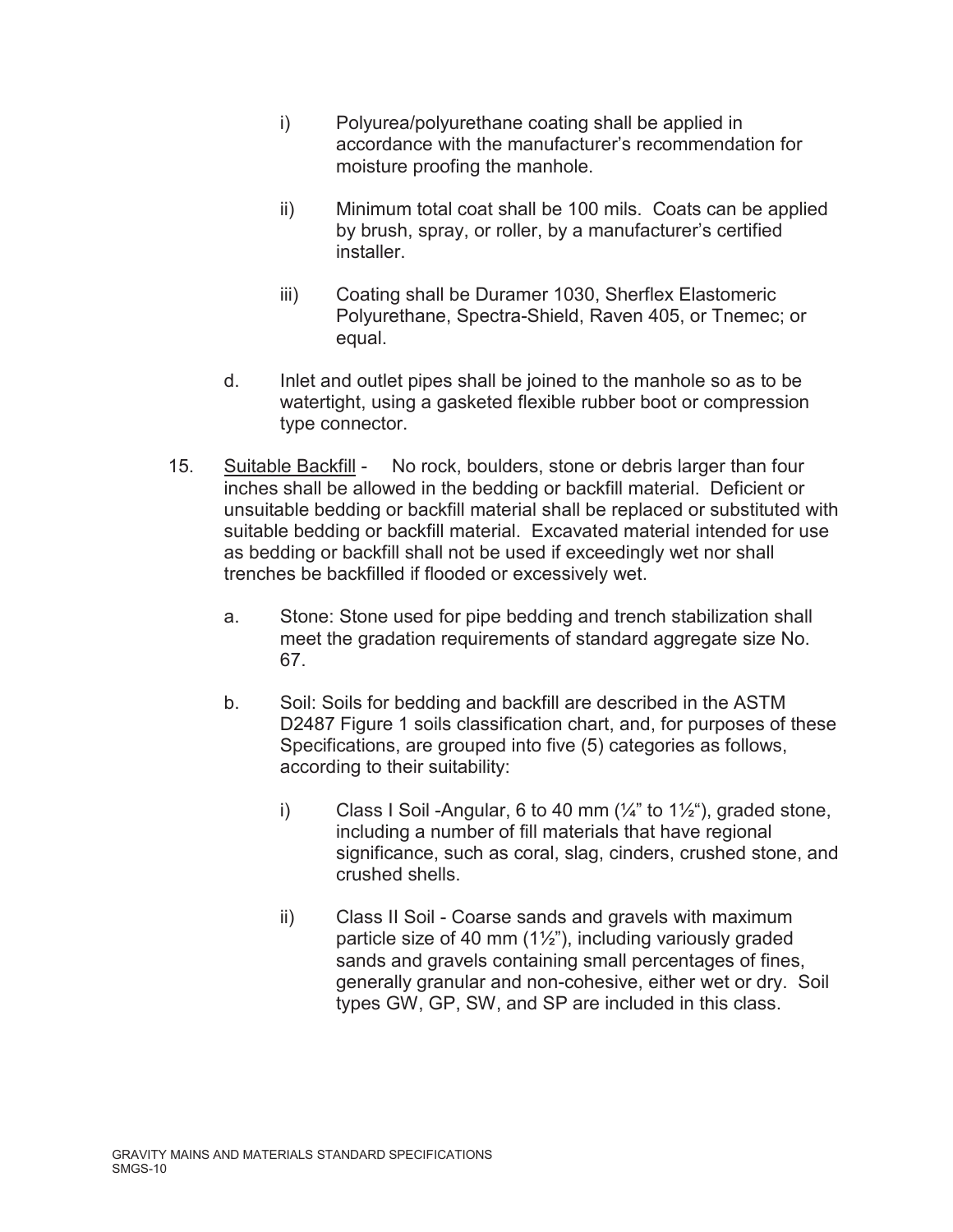- iii) Class III Soil Fine sand and clayey gravels, including fine sands, sand clay mixtures, and gravel clay mixtures. Soil types GM, GC, SM, and SC are included in this class.
- iv) Class IV Soil Silt, silty clays, and clays, including inorganic clays and silts of medium to high plasticity and liquid limits. Soil types MH, ML, CH, and CL are included in this class. These materials are not recommended for bedding, haunching, or initial backfill.
- v) Class V Soil Includes the organic soils types OL, OH, and PT, as well as soils containing frozen earth, debris, rocks larger than  $1\frac{1}{2}$  inches in diameter, and other foreign materials. These materials are not recommended for bedding, haunching, or initial backfill for any of the accepted pipe materials.

Suitable soils for backfill of pipe trenches shall be Classes I – III unless otherwise specified by the Engineer. The Contractor shall be responsible for obtaining suitable backfill material if it is not available on site.

# B. CONSTRUCTION METHODS

1. Trench Excavation - The Contractor shall perform all excavation of whatever substances are encountered to the depths shown on the plans or as directed by the Engineer. The width of the trench, one foot (1') above the top of the pipe to be installed at bell end shall not exceed the outside diameter of the pipe plus twenty-four inches (24"). Where unsuitable material or rock is encountered, the trench shall be excavated six inches (6") below the bottom of the pipe and this depth shall be refilled with suitable material and thoroughly tamped.

**All excavation is unclassified.** Cost of unsuitable material or rock excavation and backfill to grade shall be included in unit price bid per foot for sewer pipe, complete and in place.

When foundation material has poor supporting value, the pipe foundation shall be reinforced by one of the following methods:

a. By replacing the unsuitable material to a minimum depth of six inches (6"), or such other depth as directed by the Engineer, with gravel or crushed stone;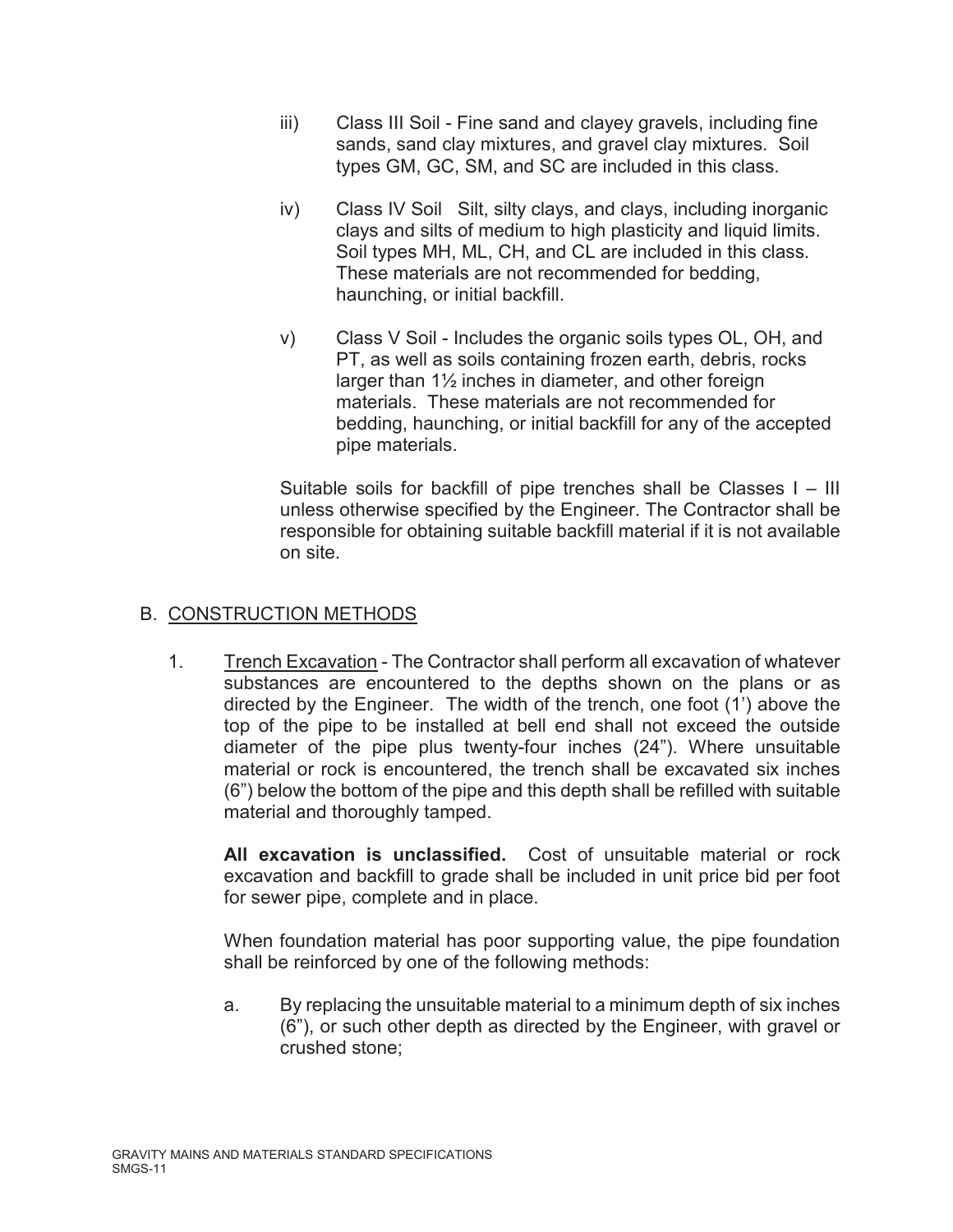b. By constructing supporting cradles of Class C concrete under the pipe.

The pipe trench shall be compacted to a minimum of 12" above the top invert of the pipe. The pipe trench wall side clearance shall be a minimum of 8" and a maximum of 12" from the pipe side invert on both sides. For trenches requiring shoring and bracing, dimensions shall be taken from the inside face of the shoring and bracing. Ductile iron pipe may rest on the bottom of the pipe trench with no bedding or haunching, unless otherwise specified. PVC pipe shall be installed with a minimum 4" layer of gravel bedding underneath the pipe, with haunching from the bedding surface to half the height of the exterior pipe diameter. Over excavation will be replaced with gravel. Gravel shall be #67 or #78.

Excess excavation below grade shall be backfilled at the Contractor's expense with suitable material, as directed by the Engineer, and thoroughly tamped. The bottom of the trench shall be shaped by hand so that the sewer will have a firm and uniform bearing.

The Contractor will, at their expense, remove by pumping or other means approved by the Engineer, any water accumulated in the trench. The Contractor shall make every effort to prevent water and other materials from entering the pipe. At the end of the day the pipe will be capped or plugged and the trench filled in if necessary.

Trench walls shall be vertical from the bottom of the trench to one foot (1') above the top of the pipe. Above this height, sloped trench walls are permitted. The Contractor shall, at their expense, do all bracing, sheeting, and shoring necessary to perform and protect all excavations, as required for safety.

The excavation for manholes and lift station structures shall be in a vertical plane and shall be of sufficient width and depth as needed to allow proper construction.

# 2. General Construction Safety

- a. The Contractor and any subcontractors shall be responsible for the total compliance to all federal, state, and local ordinances, laws and regulations as it relates to safe construction practices and to protecting the employees and public's general health.
- b. The Contractor shall ensure that all Occupational Safety and Health Administration (OSHA) regulations and standards are followed during all phases of the construction project.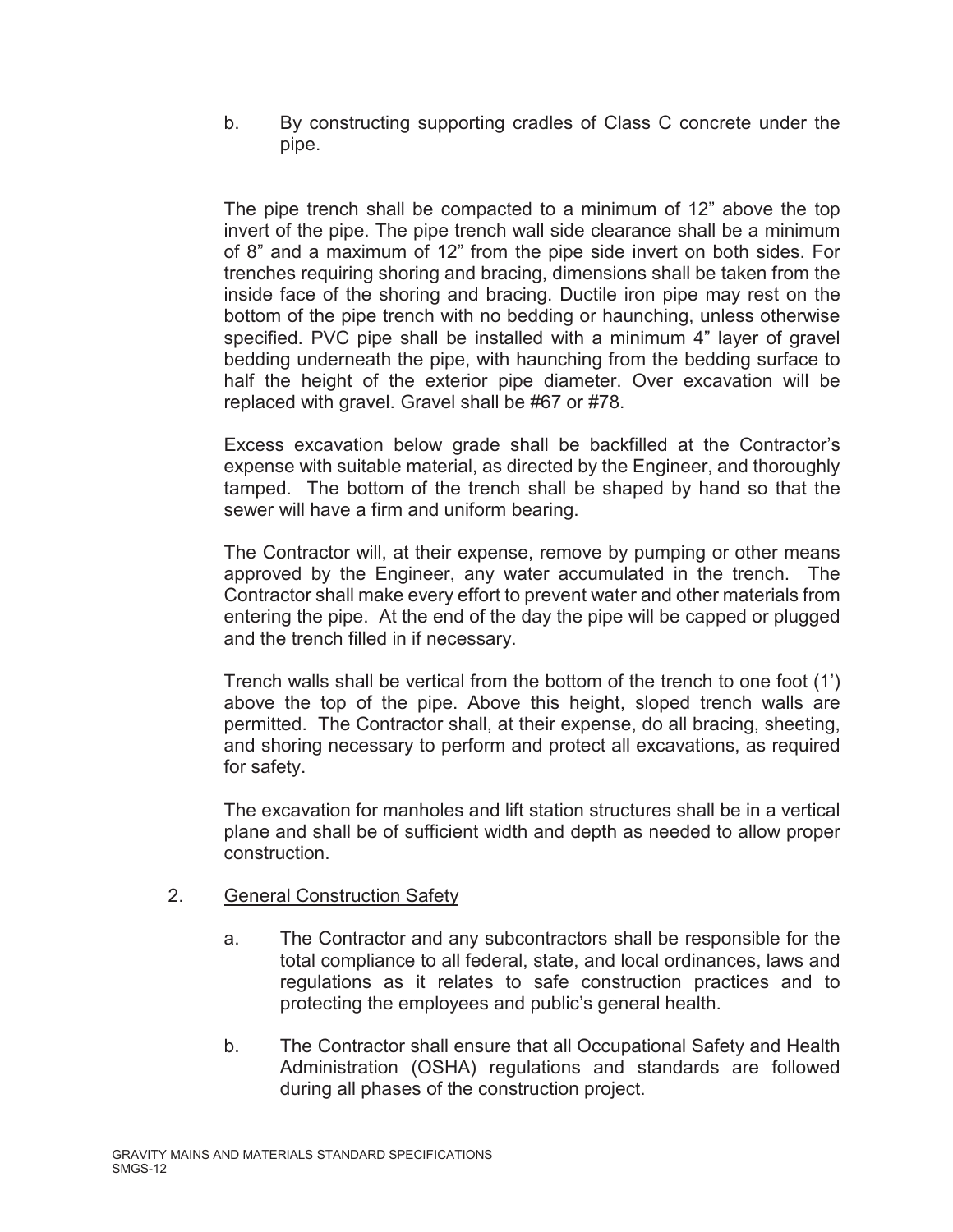- c. The City shall not be responsible for making the Contractor adhere to OSHA regulations and standards. However, the City may report known violations or unsafe practices to the appropriate enforcement agency.
- 3. Bypass Pumping Plan Where connections are to be made to existing sanitary sewer currently in operation a sewer bypass pumping plan must be submitted to the Engineer for approval prior to beginning construction activities requiring pumping operations. Pumps should be sized for 2.5 times the projected average daily flow for major outfall lines (12" and greater) and 4.5 times the projected average daily flow for all other sewer lines with a minimum of 50 gpm for the line or area of work. The Contractor shall secure pumps from a pump supplier according to the provided flow information. Pumping operations must be monitored 24 hours per day for each day of the pumping operation by qualified personnel in order to respond to problems or failures. 100% redundancy is required for pumping operations.
- 4. Laying Pipe Gravity flow sewer pipe shall be laid using an approved laser under the direction of a qualified operator. The trench shall be shaped by hand to line and grade, and the bedding surface shall provide a firm foundation for the full length of the body. Grooves shall be cut in the trench for the bells so that each joint of pipe shall be bedded for its full length. Pipes shall be laid with bells up grade and ends fully and closely jointed.

All proposed gravity sewer lines shall have a maximum reach of four hundred (400) linear feet between manholes. All 8-inch gravity sewer lines shall have a slope of not less than 0.55 percent (0.55%) and not greater than 10.0 percent (10.0%). The minimum slope allowed for 6-inch sewer shall be 0.75%.

Pipe connections to new and existing manholes shall be made using a flexible pipe boot per these specifications, and in such a manner that the finished work will conform as nearly as practicable to the essential applicable requirements specified for new manholes, including all necessary concrete work, cutting, and shaping. The connection shall be centered on the manhole. Holes for the new pipe shall be of sufficient diameter to allow for the boot connection to be made but no larger than  $1\frac{1}{2}$ times the diameter of the pipe. Cutting the manhole shall be done in a manner that will cause the least damage to the walls, such as using a concrete core saw. Use of pneumatic hammers, chipping guns, or sledge hammers is not permitted to form new inverts. The Contractor shall prevent any construction debris from entering the existing sewer line when making the connection.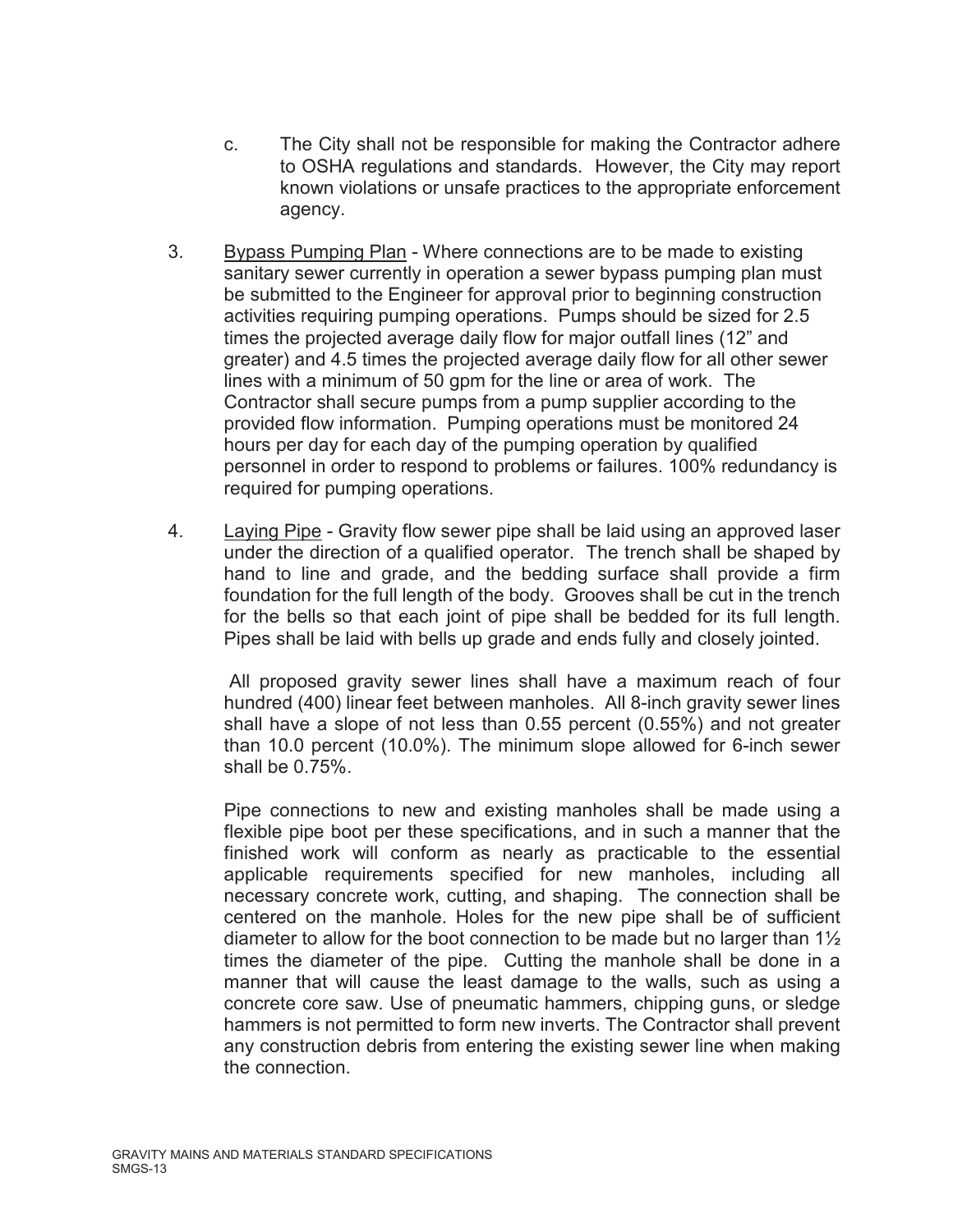5. Backfilling - All backfill shall be made using only suitable material, as defined in these specifications. Backfill shall be placed in twelve-inch (12") layers, loose measurement. The backfill under and around the pipe shall be hand placed on both sides simultaneously, and thoroughly compacted to prevent displacement of the pipe or disturbance of the joints. The backfill shall be brought to a point at least one foot (1') above the top of the pipe in this manner with suitable material.

The balance of the backfill shall be placed and tamped to prevent excessive settlement in a manner satisfactory to the Engineer. If the backfill is located under pavement, backfill material shall be placed in six-inch (6") layers, loose measurement, and shall be thoroughly compacted with a mechanical tamper to a minimum 95% maximum dry density or as otherwise specified by the Engineer. The Contractor is responsible for verifying that compaction requirements have been met or exceeded by providing soils testing data from an approved geotechnical firm. Only suitable material, free from large stones or clods, shall be used and it shall be moistened, if necessary, in the opinion of the Engineer, to obtain maximum compaction.

All trash, forms, debris, and other foreign material shall be cleared from around all pipes and structures before backfilling. Backfilling around structures shall be done symmetrically and tamped as provided herein. The Contractor shall dispose of surplus materials as directed by the Engineer. The area after backfilling shall be immediately cleared of all things resulting from the work of the Contractor.

6. Water Main Crossing Sewer - Whenever it is necessary for a water main to cross over a sewer, the water main shall be laid at such an elevation that the bottom of the water main is at least eighteen inches (18") above the top of the sewer. If local conditions prevent an eighteen-inch (18") vertical separation, then both the water main and sewer main shall be constructed of ductile iron pipe materials with joints that are equivalent to water main standards for a distance of ten feet (10') on each side of the crossing. Both the water main and the sewer line shall be pressure tested to assure water tightness prior to backfilling.

Whenever it is necessary for a water main to cross under a sewer, both shall be constructed of ductile iron pipe materials with joints equivalent to water main standards for a distance of ten feet (10') on each side of the crossing. A section of water main pipe shall be centered at the crossing. Both the water main and sewer line shall be pressure tested to assure water tightness prior to backfilling.

7. Water Main Horizontal Separation – Sewer lines and water mains shall be horizontally separated by a minimum of ten feet (10'). If local conditions or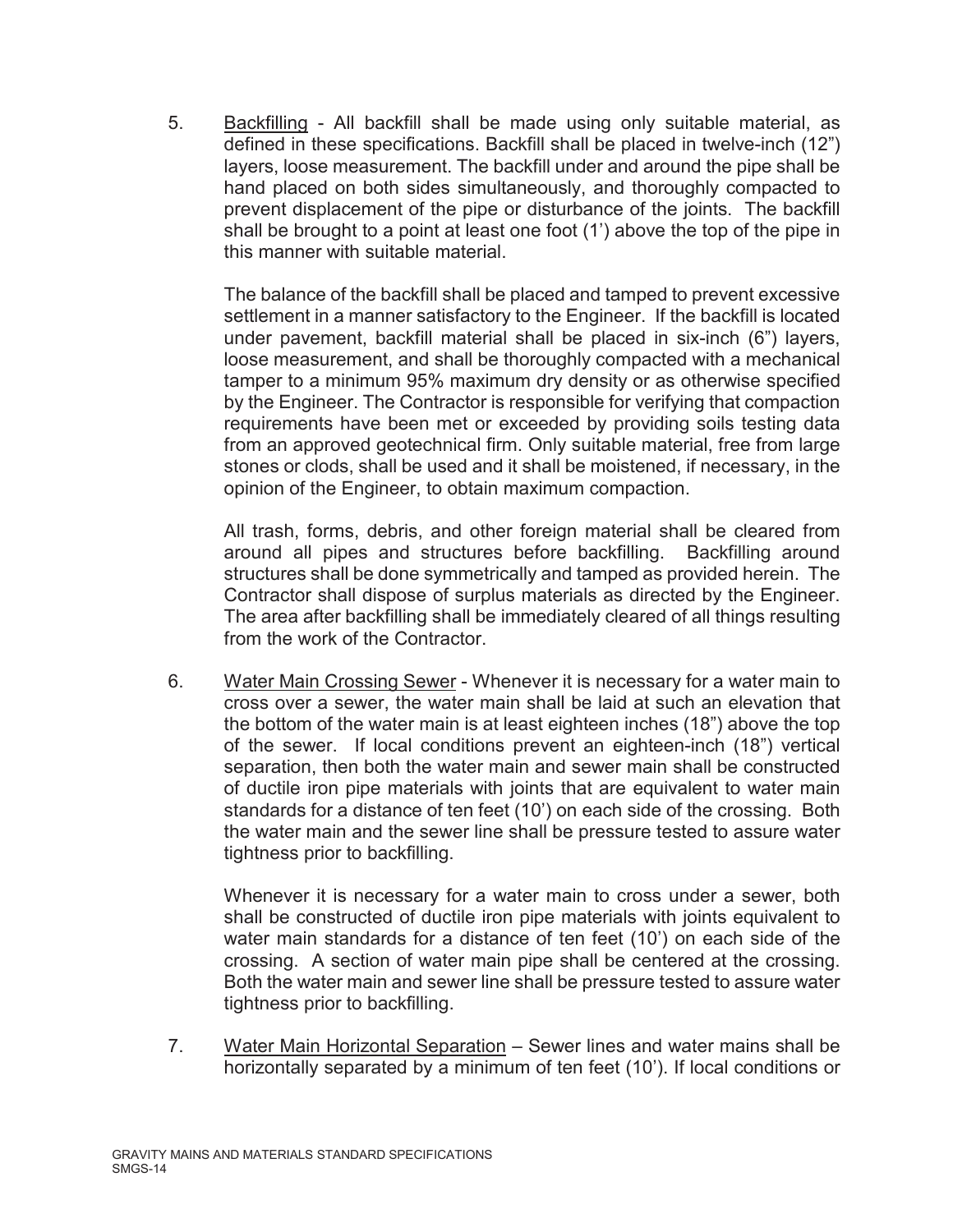barriers prevent a 10-foot horizontal separation, then abide by one of the following:

- a. The water main shall be laid in a separate trench, with the water main at least 18" above the sewer line
- b. The water main shall be laid in the same trench as the sewer, with the water main located at one side on a bench of undisturbed earth, with the water main at least 18" above the sewer line

In all sections where the sewer line and the water main do not maintain the minimum 18" vertical separation, they shall be constructed according to Section B 6, Water Main Crossing Sewer.

- 8. Aerial Crossings
	- a. In cases where aerial crossings are used to cross streams, piers shall generally be located at a uniform spacing of 20 feet or 1 pier for every joint of pipe.
	- b. All pier footings shall be designed by a licensed NC Professional Engineer and the assumptions for the footing design included on the plans. At a minimum, the footing design shall include:
		- i) The allowable soil bearing capacity
		- ii) Design concrete compressive strength
		- iii) Plan for reinforcing steel with sizing and location on bars
		- iv) Force diagram including buoyant forces and stream velocity impacts
		- v) Depth of installation to prevent frost heaving and compromise from scour
		- vi) Bedding design to prevent differential settlement
		- vii) Factors of safety for unanticipated loads such as trees falling across the aerial crossing
	- c. Appropriate joint technology, such as flanged or restrained, adequate supports to prevent excessive flexion, or a combination of both, shall be provided for all aerial pipe crossings.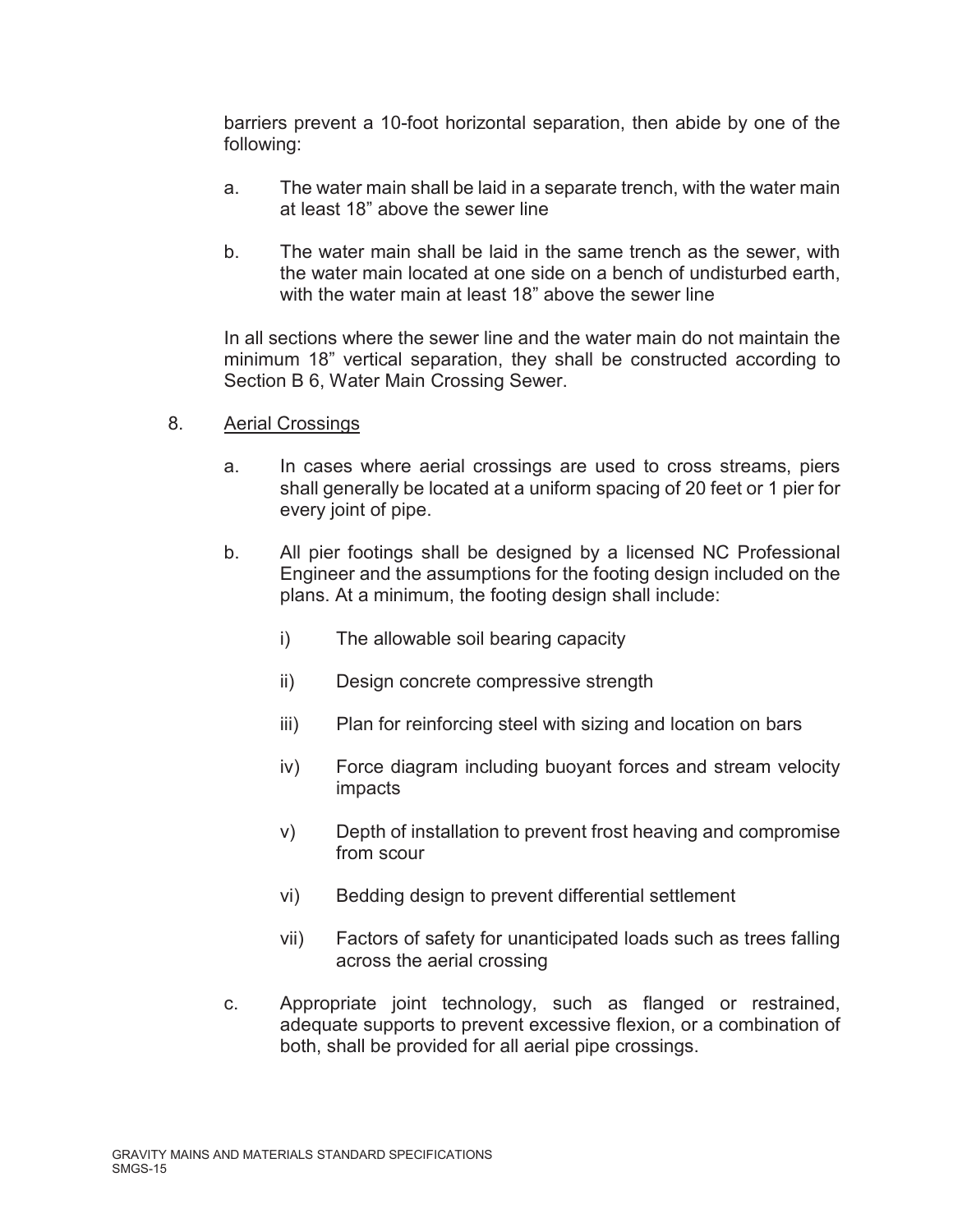d. Precautions against freezing, such as insulation and increased slope, shall be provided. Expansion jointing shall be provided between above ground and below ground sewers. Where buried sewers change to aerial sewers, special construction techniques shall be used to minimize heaving.

## 9. Manhole Installation

- a. Correct over-excavation with coarse aggregate, #67 or #78.
- b. Remove large stones or other hard matter impeding consistent backfilling or compaction.
- c. Protect manhole from damage or displacement while backfilling operation is in progress.
- d. Provide clearance around sidewalls of manhole or structure for construction operations and granular backfill.
- e. If ground water is encountered, prevent accumulation of water in excavations; place manhole or structure in dry trench.
- f. Where possibility exists of manhole becoming buoyant in flooded excavation, anchor manhole or structure to avoid flotation as approved by the Engineer.
- g. All manholes shall have a minimum drop between inverts of 0.20 feet. Manholes with an invert drop greater than 2'6" or 30" shall be required to have either an outside drop on a 4' diameter manhole or an inside drop within a 5' diameter manhole.

## h. Precast Concrete Manholes

- i) Lift precast components at lifting points designated by the manufacturer.
- ii) Assemble multi-section manholes by lowering each section into excavation and seal joints with ConSeal and exterior mastic wrap pre-cast sections according to manufacturer recommendations.
- iii) Lower, set level, and firmly position the base section before placing additional sections
- iv) Maintain alignment between sections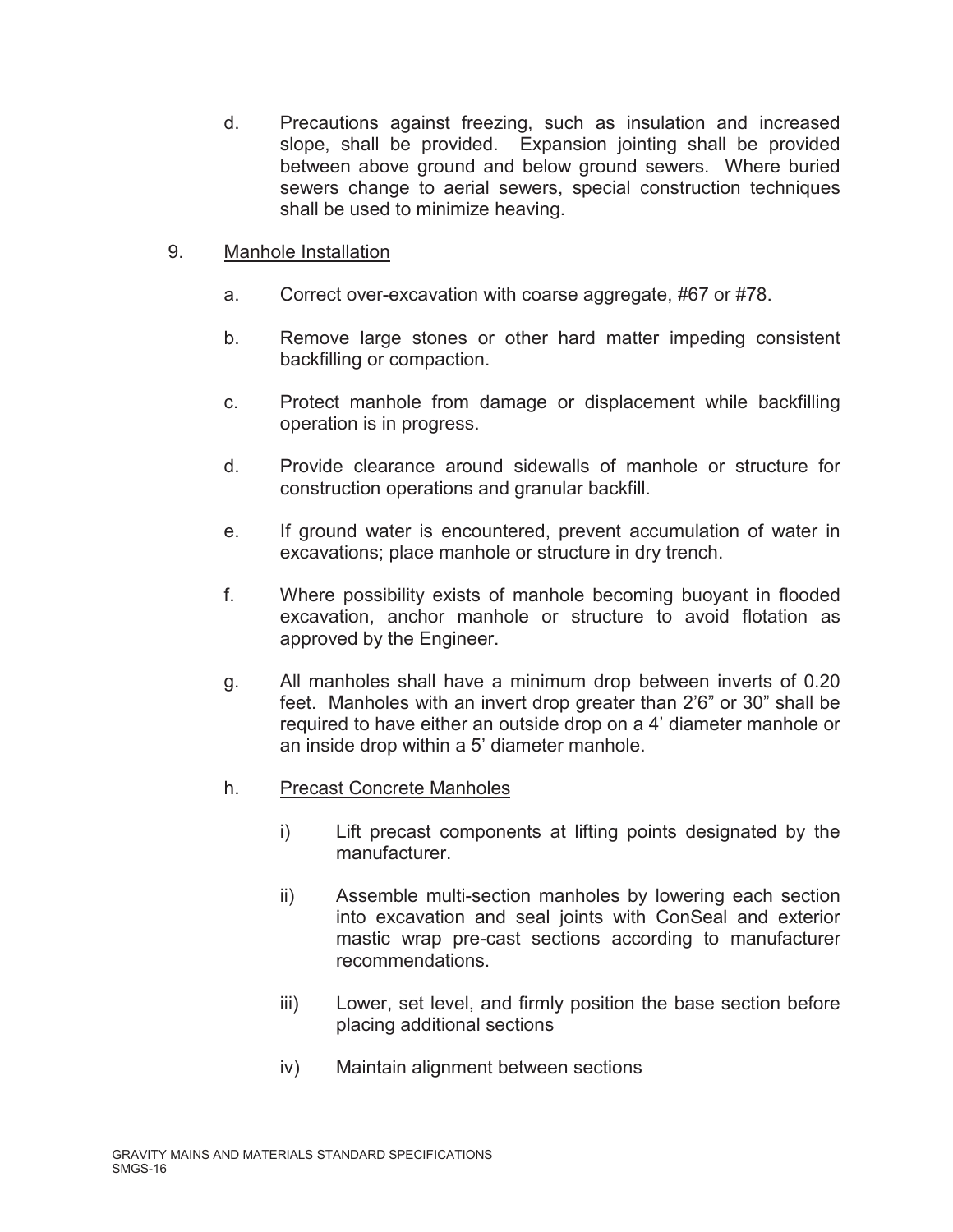- v) Verify that installed manholes meet required alignment and grade
- vi) Cut pipe flush with interior of structure
- i. Doghouse Manholes and Structures
	- i) Carefully excavate around existing sewer line to adequate depth for foundation slab installation
	- ii) Protect existing pipe from damage
	- iii) Replace soft soil with granular fill compacted to 95 percent maximum density
	- iv) Install manhole structure around existing pipe; manhole structure shall be supported fully by compacted crushed stone bedding or a support system, as indicated on the Drawings.
	- v) Grout the pipe entrances so as to provide a watertight seal.
	- vi) Coordinate connection to existing pipe with the Owner and the Engineer.
- j. Concrete Block Manholes
	- i) Base Concrete masonry manholes shall be built on a slab as specified and shown on the drawings.
	- ii) Laying the Masonry Units Manhole masonry units shall be laid plumb and in a full bed of mortar. A running bond will be used and the block will be laid to form a true circle (oblong or oval-shaped manholes will not be permitted unless approved by the Engineer). One (1) or two (2) courses of 2¼" high concrete brick may be used at the top of the manholes to adjust height for placing the manhole ring and cover. Concrete brick may also be used for closing openings around pipes and inverts. Buttering the manholes masonry unit on the end is not required. The cylinder which is formed when the ends of the masonry units meet must be completely filled with mortar so as to form a water-tight lock and joint. The thickness of the horizontal mortar joint will be left to the discretion of the Contractor, but shall not be less than 3/8" thick or more than 3/4" thick. The joints shall be completely filled with mortar. No spalls or bats shall be used except for shaping around irregular openings or when unavoidable to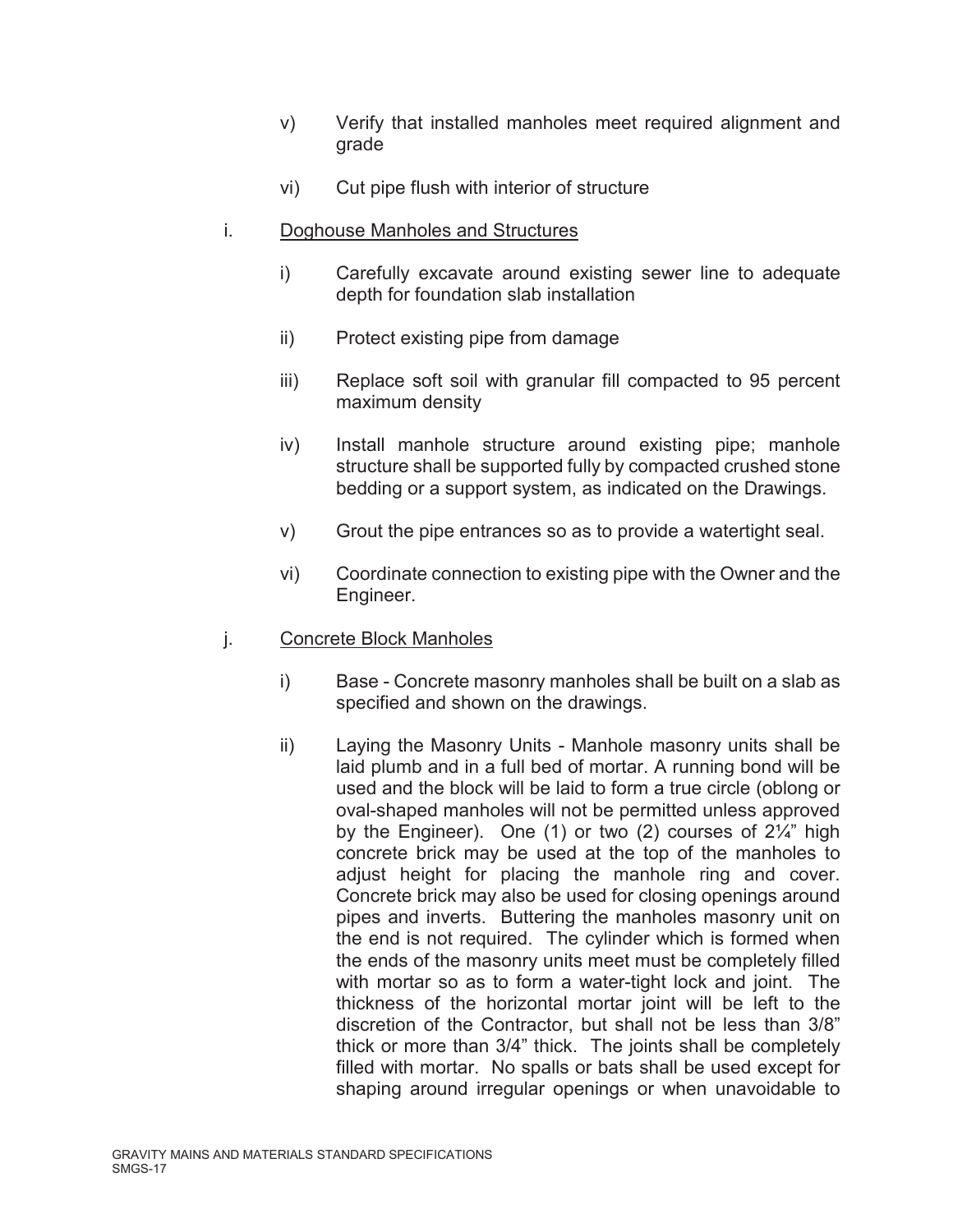finish out course. Competent bricklayers shall be employed on the work and all details of construction shall be in accordance with approved practices and to the satisfaction of the Engineer.

- 10. Service Taps and Cleanouts All service taps shall be constructed as shown in the City of Sanford standard details. Any disturbed curbs, pavement, sidewalks, grass, etc., will be restored by the Contractor. Service laterals shall be constructed as follows:
	- i) Construct service connection to terminal point at right-of-way or edge of permanent easement. Terminate lateral with cleanout in accordance with details.
	- ii) The minimum depth of cover over piping shall be 2'.
	- iii) The minimum separation distance between laterals shall be  $5'.$
	- iv) The minimum residential sewer service slope shall be 2%.
	- v) Install a watertight plug at the termination of the service line, braced to withstand the pipeline test pressure.

Cleanout risers shall be installed by the Contractor such that the final elevation of the end of the riser pipe is a minimum of 6" above grade.

# 11. Wetlands

a. To prevent draining of wetlands, anti-seep collars within the gravity sewer trench shall be placed in the downstream/down gradient location of the wetland area and at least every 150 LF within the wetland area.

# C. Testing

1. Deflection testing shall be performed on all PVC sewer pipe. No sooner than thirty (30) days after final backfill installation, a deflection test shall be executed on the sewer line. The maximum allowable deflection shall be five percent (5%) for PVC sewer pipes. The test shall use a nine-pronged mandrel pulled through the pipe. The contact length of the mandrel shall be at least two inches (2"). The mandrel shall be furnished by the Contractor. Mandrel needs to be sized for the pipe that is being tested. All rope, floats, or other necessary equipment necessary to perform the deflection test shall be supplied by the Contractor. Any lines not meeting this test shall be corrected by the Contractor and the test repeated.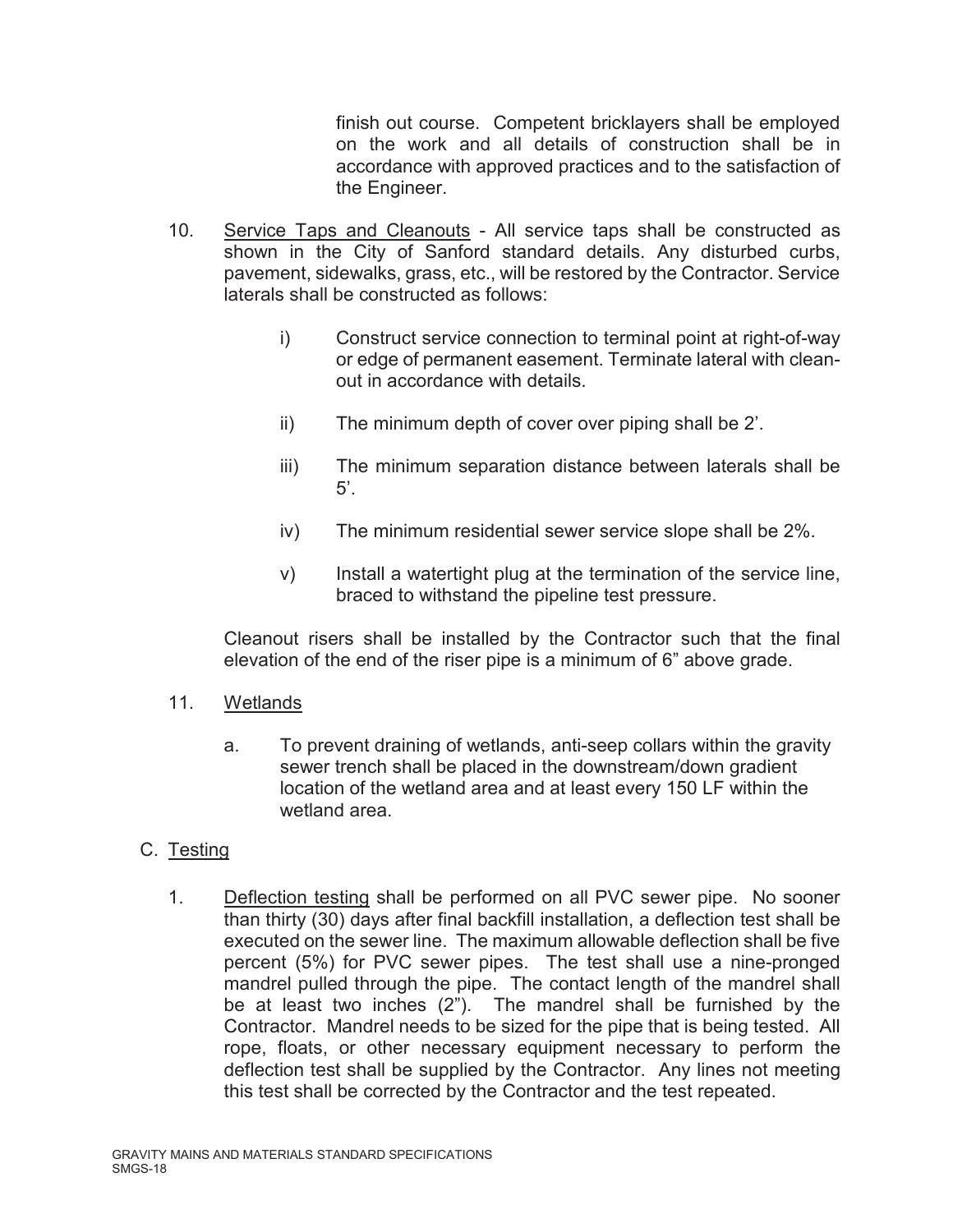- 2. Test for Displacement of Sewers Upon completion of sewer line construction, a displacement test shall be conducted by the Contractor, in the presence of the Engineer. The Contractor shall provide all labor, required confined space entry permit documents, and test apparatus. The test shall be conducted according to one or both of the two following options: 1) A light will be flashed between manholes; if the illuminated interior of the pipe shows any misalignment, displaced pipe, or any other defects, they shall be corrected by the Contractor at his expense; 2) The interior of the line will be surveyed using CCTV, and the recording reviewed for any sags, misalignment, displaced pipe, or other defects; the video recording shall be submitted to the City of Sanford and the Engineer for review.
- 3. Infiltration Tests Where ground water is encountered during construction, all pipe joints for the sewer line shall be of such quality that there shall be no perceptible infiltration of ground water into the sewer from any single joint. The Engineer may conduct infiltration testing  $\frac{d}{dt}$  it is where deemed necessary.

The Contractor shall furnish all labor and equipment, and shall assist the Engineering in making these tests. The length of line to be tested at a time shall be subject to the approval of the Engineer. Total infiltration in one (1) twenty-four (24) hour period shall not exceed one hundred (100) gallons/inch of diameter, per mile of sewer.

- 4. Pressure Tests All gravity sewer pipe required to meet water main standards based on NCDEQ requirements shall be pressure tested to water main standards of 1.5 times working pressure. This shall be based on the maximum depth of the pipe in feet within the project area times 1.5 divided by 2.31. For example, 20-foot cut x  $1.5/2.31 = 13$  psi, or NCDEQ requirements, whichever is more stringent
- 5. Vacuum Testing All manholes shall be tested in accordance with ASTM C1244 prior to backfill. Plug pipe openings a minimum of six inches beyond the manhole wall and position the vacuum tester according to the manufacturer's recommendations. Draw a vacuum of 10 inches of mercury, close the valve on the vacuum line and shut off the vacuum pump and measure the time for the vacuum to drop to 9 inches of mercury. The manhole shall pass when the time to drop to 9 inches of mercury meets or exceeds the table below: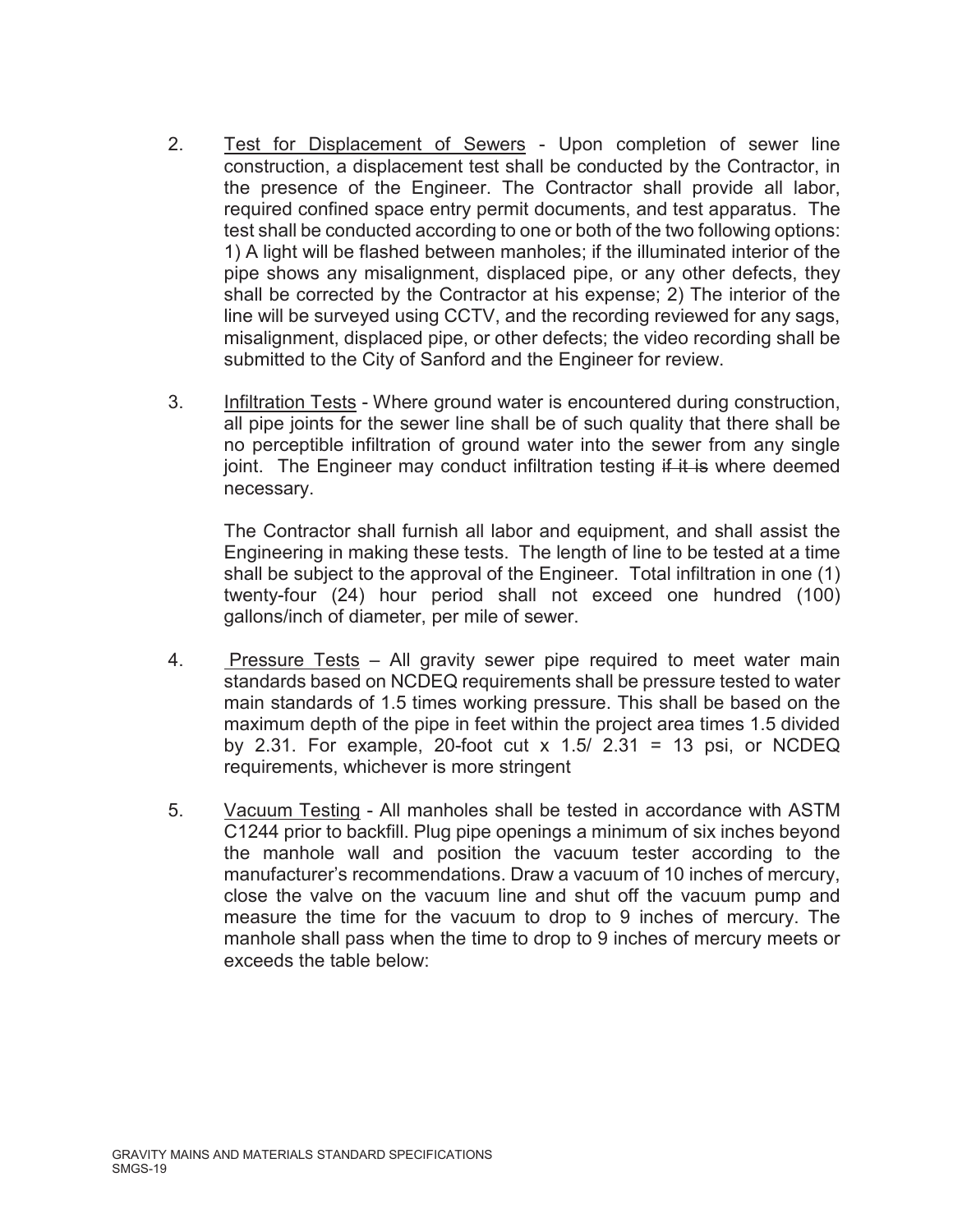|                                 | <b>Manhole Diameter</b> |        |        |  |
|---------------------------------|-------------------------|--------|--------|--|
| <b>Manhole Depth</b>            | 4-feet                  | 5-feet | 6-feet |  |
|                                 | Time (seconds)          |        |        |  |
| $\leq 10$ -feet                 | 60                      | 75     | 90     |  |
| $>10$ -feet and $\leq 15$ -feet | 75                      | 90     | 105    |  |
| $>$ 15-feet                     | 90                      | 105    | 120    |  |

6. Air Testing – PVC and DIP gravity sewers shall be tested in accordance with ASTM F1417. Air tests shall not be performed on pipes exceeding 30 inches in diameter.

٦

| <b>TABLE 1 - AIR TEST TABLE</b><br><b>Based on Equations from ASTM C 828</b>                                          |                               |      |      |                          |                 |       |       |       |       |
|-----------------------------------------------------------------------------------------------------------------------|-------------------------------|------|------|--------------------------|-----------------|-------|-------|-------|-------|
| SPECIFICATION TIME (min:sec) REQUIRED FOR PRESSURE DROP FROM<br>31/2 TO 21/2 PSIG WHEN TESTING ONE PIPE DIAMETER ONLY |                               |      |      |                          |                 |       |       |       |       |
| <b>LENGTH</b><br><b>OF LINE</b>                                                                                       | <b>PIPE DIAMETER (INCHES)</b> |      |      |                          |                 |       |       |       |       |
| (FEET)                                                                                                                | 4                             | 6    | 8    | 10                       | 12 <sub>2</sub> | 15    | 18    | 21    | 24    |
| 25                                                                                                                    | 0:04                          | 0:10 | 0:18 | 0:28                     | 0:40            | 1:02  | 1:20  | 2:01  | 2:38  |
| 50                                                                                                                    | 0:09                          | 0:20 | 0:35 | 0:55                     | 1:19            | 2:04  | 2:58  | 4:03  | 5:17  |
| 75                                                                                                                    | 0:13                          | 0:30 | 0:53 | 1:23                     | 1:59            | 3:06  | 4:27  | 6:04  | 7:55  |
| 100                                                                                                                   | 0:18                          | 0:40 | 1:10 | 1:50                     | 2:38            | 4:08  | 5:56  | 8:05  | 10:34 |
| 125                                                                                                                   | 0:22                          | 0:50 | 1:28 | 2:18                     | 3:18            | 5:09  | 7:26  | 9:55  | 11:20 |
| 150                                                                                                                   | 0:26                          | 0:59 | 1:46 | 2:45                     | 3:58            | 6:11  | 8:30  |       |       |
| 175                                                                                                                   | 0:31                          | 1:09 | 2:03 | 3:13                     | 4:37            | 7:05  |       |       |       |
| 200                                                                                                                   | 0:35                          | 1:19 | 2:21 | 3:40                     | 5:17            |       |       |       | 12:06 |
| 225                                                                                                                   | 0:40                          | 1:29 | 2:38 | 4:08                     | 5:40            |       |       | 10:25 | 13:36 |
| 250                                                                                                                   | 0:44                          | 1:39 | 2:56 | 4:35                     |                 |       | 8:31  | 11:35 | 15:07 |
| 275                                                                                                                   | 0:48                          | 1:49 | 3:14 | 4:43                     |                 |       | 9:21  | 12:44 | 16.38 |
| 300                                                                                                                   | 0:53                          | 1:59 | 3:31 |                          | ۰               |       | 10:12 | 13:53 | 18:09 |
| 350                                                                                                                   | 1:02                          | 2:19 | 3:47 |                          |                 | 8:16  | 11:54 | 16:12 | 21:10 |
| 400                                                                                                                   | 1:10                          | 2:38 | ۰    | $\overline{\phantom{a}}$ | 6:03            | 9:27  | 13:36 | 18:31 | 24:12 |
| 450                                                                                                                   | 1:19                          | 2:50 | ۰    | $\overline{\phantom{a}}$ | 6:48            | 10:38 | 15:19 | 20:50 | 27:13 |
| 500                                                                                                                   | 1:28                          |      |      | 5:14                     | 7:35            | 11:49 | 17:01 | 23:09 | 30:14 |

 $\Gamma$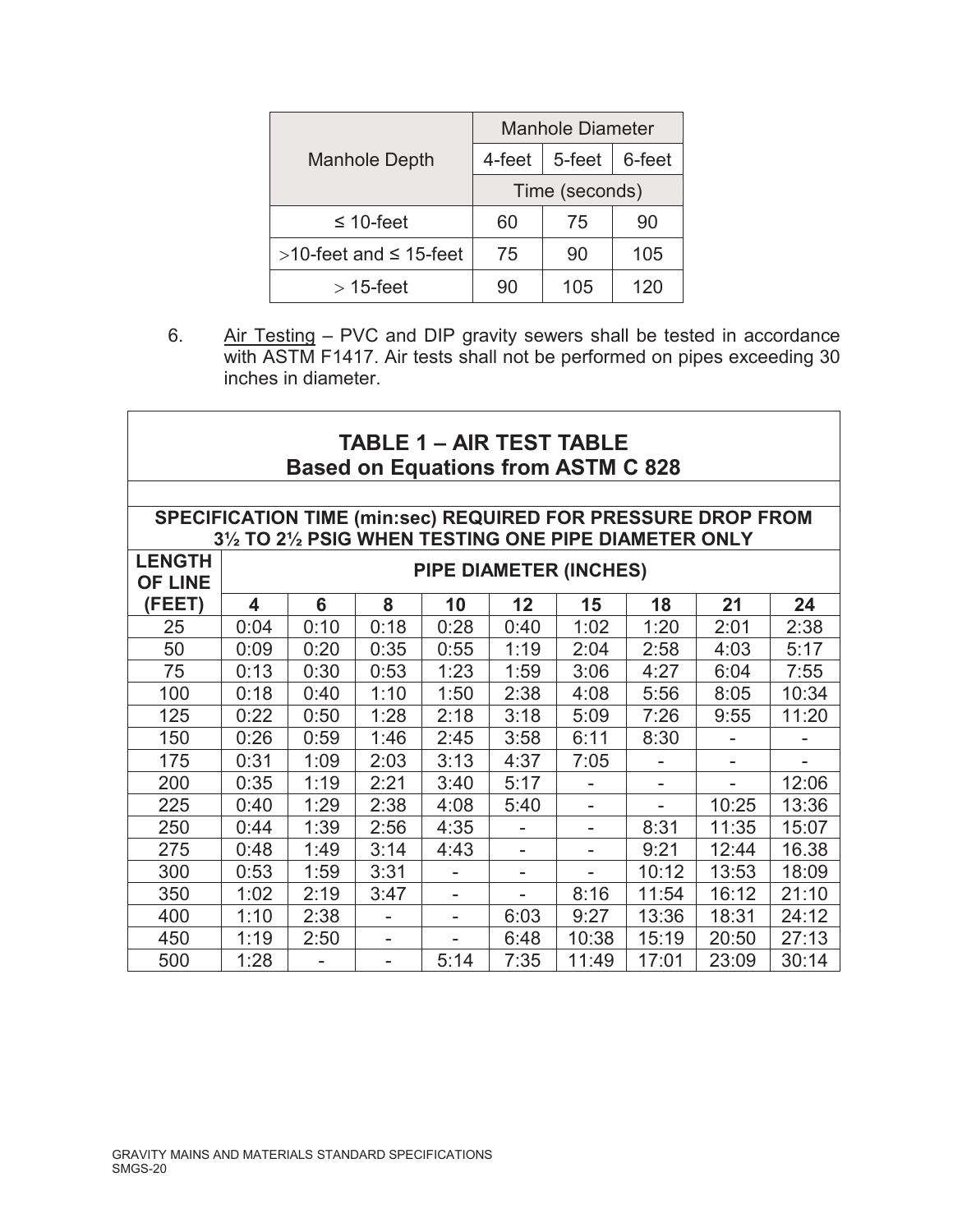7. Protection of Construction – When and where deemed appropriate by MUTCD or OSHA standards, the Contractor shall provide and maintain warning signs, lights, flagmen, and barricades at his own expense and cost, and shall take all necessary precautions to adequately protect life and property.

# D. METHOD OF MEASUREMENT

- 1. Sewer Pipe Measurement of sewer pipe shall include the total linear feet of pipe installed, complete, in place, tested, and accepted by City or Engineer, including the trenching, backfilling, clear and grubbing right-ofways, furnishing labor tools, materials and equipment necessary for installing pipe, and for backfilling and all other necessary incidentals. Depth shall be measured from the existing ground surface to the bottom of the pipe.
- 2. Manholes For manholes, by actual count at the various depths stated in the proposal, depth shall be measured from the top of manhole casting to the invert.
- 3. Service Taps Taps will be counted by unit, complete in place, and accepted including the restoration of pavement, curb, gutter, sidewalks, grass, etc.

# E. BASIS OF PAYMENT

Payment will be made for all items based on the unit and lump sum prices stated in the proposal and measured as previously described. Any costs for cleanup and seeding shall be included in the price per linear foot for installation of the sewer line. Construction of the sewer line shall be considered as ninety percent (90%) complete until such time as the cleanup for that section of line is completed to the satisfaction of the City. Therefore, payment shall only be ninety percent (90%) of the price per linear foot until the cleanup, seeding, etc., for that section of line is completed to the City's satisfaction. The prices stated in the proposal shall cover all work required to properly install the sewer mains, complete with all necessary appurtenances, in accordance with the plans and specifications.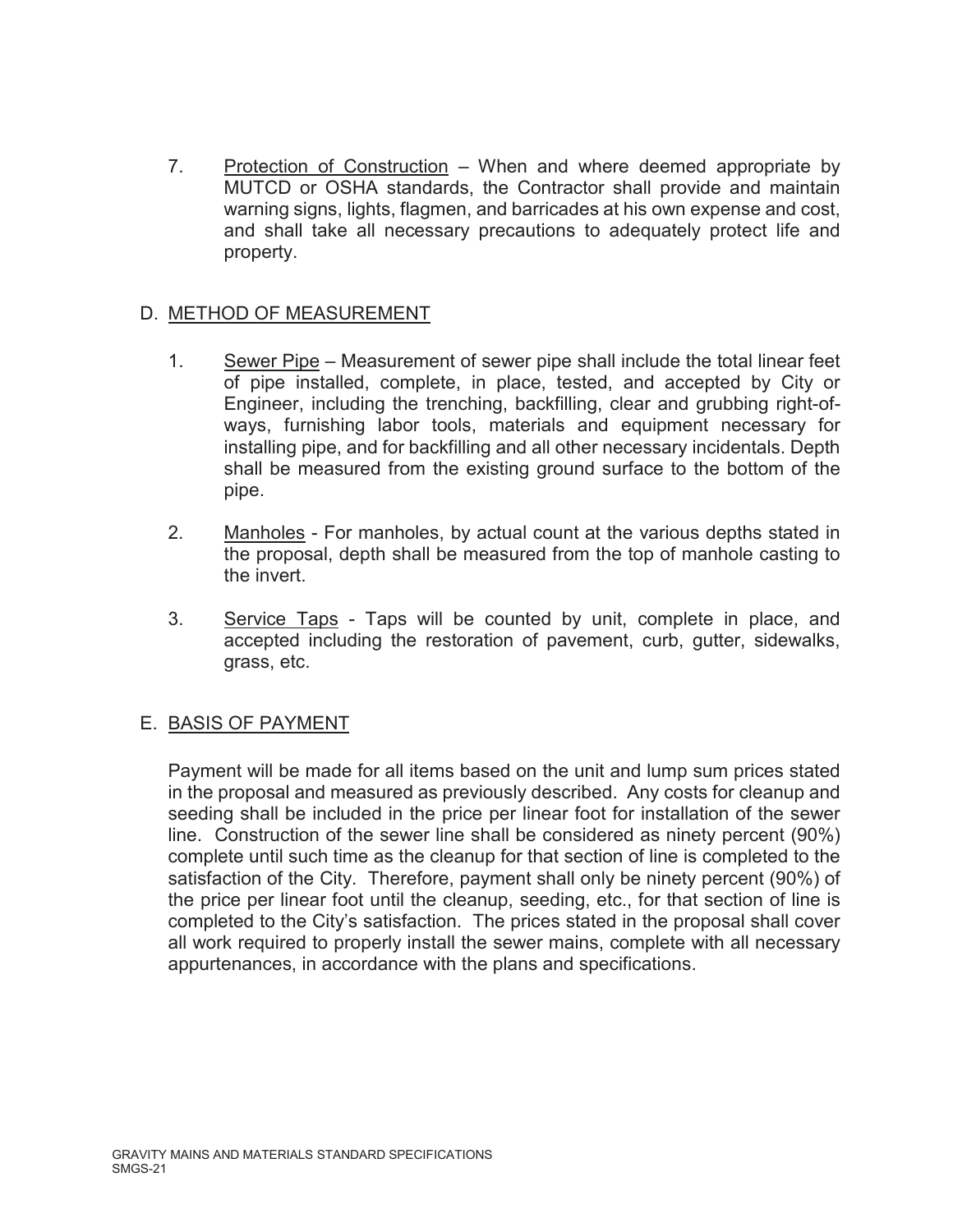# F. ENGINEERING

All proposed gravity sewer lines shall be submitted to the City of Sanford for review and approval. All plans shall include plan and profile views and the signature of a registered P.E.

# **BORING AND JACKING ADDITIONAL INFORMATION**

## Scope of Work

- 1. Furnish all labor, equipment, materials, and incidentals necessary for installing encasement pipe and carrier pipes under highways, railroads, streets, or other locations by the bore and jack method as specified herein.
- 2. Perform construction in a manner that will not interfere with the operation of any street, highway, railway, or other facility, and will not weaken or damage the roadbed or structure. Furnish and maintain barricades and lights to safeguard traffic and pedestrians as required by authorities having jurisdiction until such time as the operation has been completed. It is the contractor's responsibility to provide and maintain any and all devices necessary to ensure the safety of employees, pedestrians, and the general public at all times until full project completion.
- 3. The omission from the Drawings and Specifications of any details required for the satisfactory installation of the work in its entirety shall not relieve the CONTRACTOR of full responsibility for providing such necessary items.

#### Section Includes

- 1. Casing and jacking pipe.
- 2. Excavation for approach trenches and pits.

## REFERENCE STANDARDS

- A. American Association of State Highway and Transportation Officials:
	- 1. AASHTO HB-17 Standard Specifications for Highway Bridges.
- B. American Railway Engineering and Maintenance-of-Way Association:
	- 1. AREMA Manual for Railway Engineering.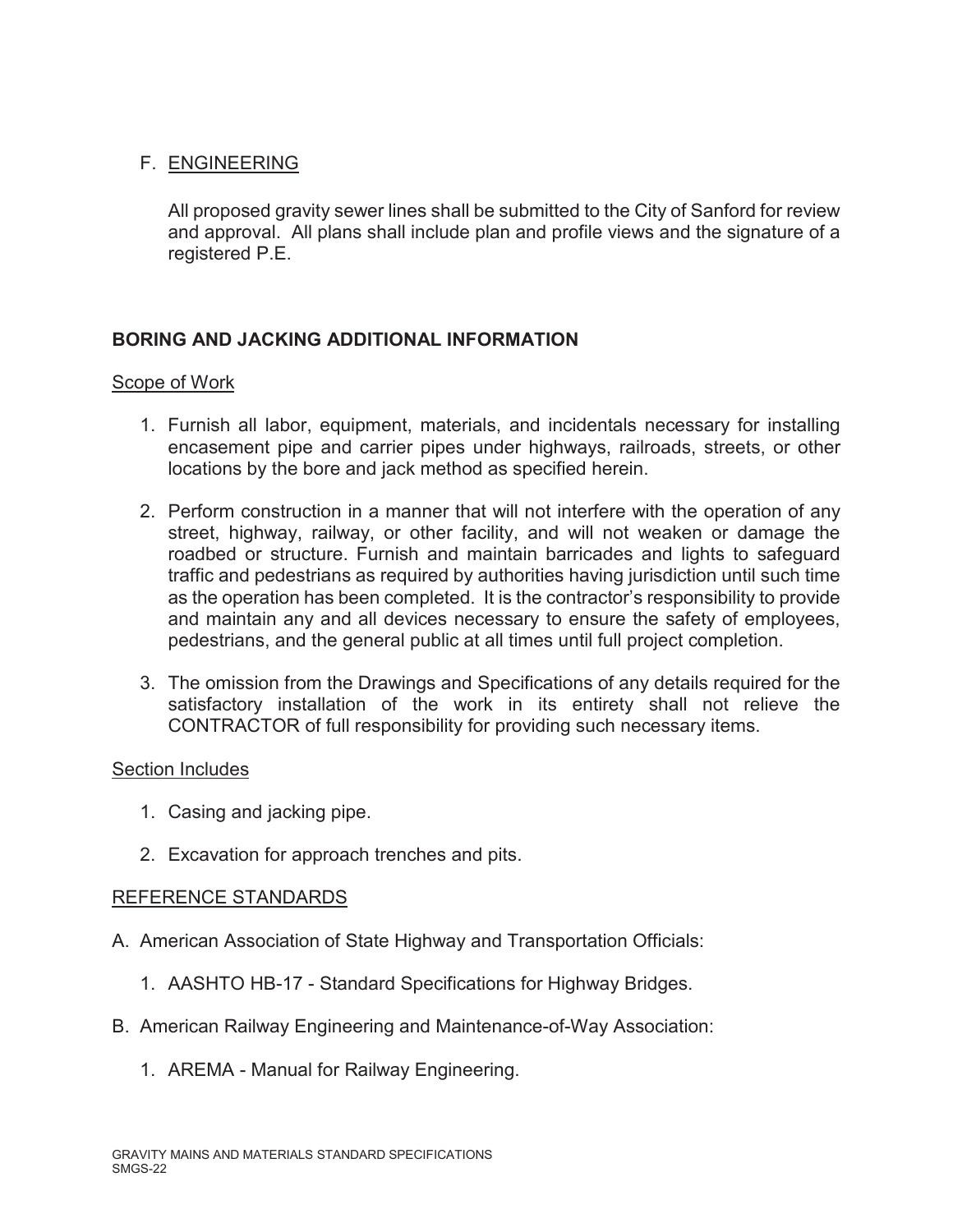- C. American Welding Society:
	- 1. AWS D1.1 Structural Welding Code Steel.
- D. ASTM International:
	- 1. ASTM A36 Standard Specification for Carbon Structural Steel.
	- 2. ASTM A139 Standard Specification for Electric-Fusion (Arc)-Welded Steel Pipe (NPS 4 and Over)
	- 3. ASTM C33 Standard Specification for Concrete Aggregates.
	- 4. ASTM C150 Standard Specification for Portland Cement.
- E. National Utility Contractors Association:
	- 1. NUCA Guide to Pipe Jacking and Microtunneling Design.
- F. State of North Carolina Department of Transportation
	- 1. Standard Specifications for Roads and Structures, latest revision
	- 2. Policies and Procedures for Accommodating Utilities on Highway Rights of Way
- G. Occupational Safety and Health Administration
	- 1. Safety and Health Regulations for Construction

## **COORDINATION**

- A. For all work within the Department of Transportation right-of-way, notify the appropriate office of the Department of Transportation at least 72 hours prior to beginning construction.
- B. No blasting will be done without prior written approval of the Department of Transportation. If requested, furnish the Department of Transportation with details of the proposed blasting method.
- C. At all times, ensure the free and unobstructed use of the right-of-way for the passage of traffic without delay or danger to life, equipment, or property.

## PREINSTALLATION MEETINGS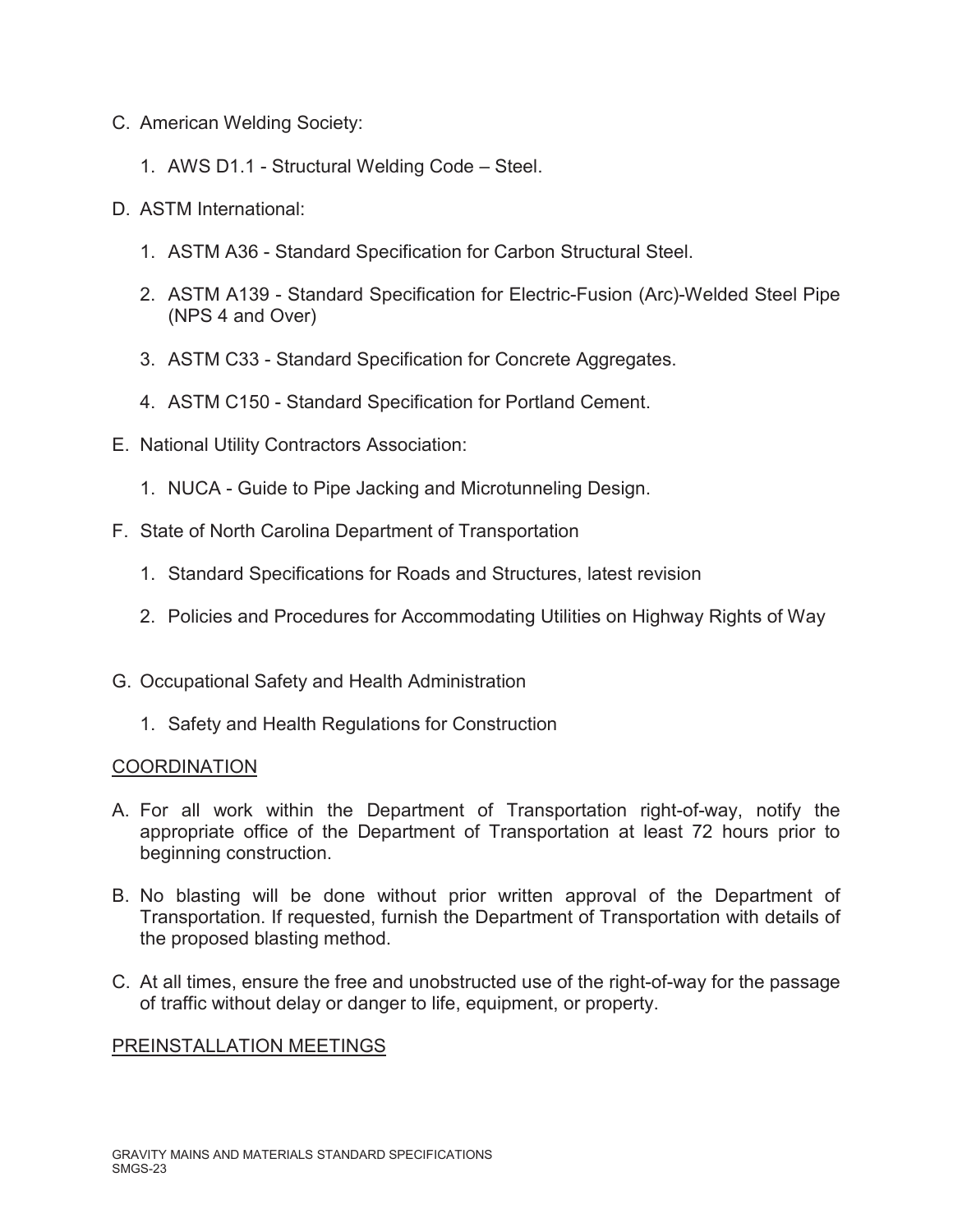A. All parties, including the OWNER, ENGINEER, CONTRACTOR, installer, any subs and the product manufacturer, shall meet prior to any work is started to review the specification and discuss job specific expectations, needs and requirements.

## **SUBMITTALS**

- A. Product Data: Submit product data on steel casing pipe, casing spacers, and end seal materials.
- B. Shop Drawings:
	- 1. Indicate details of casing, jacking head, sheeting, and other falsework for trenches and pits, and support for excavation, field sketches, and other details to complete **Work**
	- 2. Indicate relationship of proposed installation to existing facilities and/or natural features over installation, angle of installation, right-of-way lines, and general layout of built facilities.
	- 3. Indicate cross-section(s) from field survey, showing installation in relation to actual profile of ground.
	- 4. Submit description of proposed construction plan, dewatering plan, and plan to establish and maintain vertical and horizontal alignments.
- C. Delegated Design Submittals: Submit signed and sealed Shop Drawings with design calculations and assumptions for shoring and bracing.
- D. Submit emergency response procedures to handle situations when conduit is compromised and jeopardizes safety or integrity of installation.
	- 1. If any movement or settlement occurs which causes or might cause damage to existing facilities or structures over, along, or adjacent to the work, immediately stop any and all work except that which assists making the work secure and prevents further movement, settlement, or damage. Resume installation activities only after all necessary precautions have been taken to prevent further movement, settlement or damage, and repair the damage, at no additional cost to the OWNER, to the satisfaction of the ENGINEER.
- E. Submit written report results of visual check of entire length of casing prior to installation of carrier to verify that there are no voids or defective joints.
- F. Qualifications Statements:
	- 1. Submit qualifications for installer and licensed professional.
	- 2. Welders: Qualify procedures and personnel according to AWS D1.1.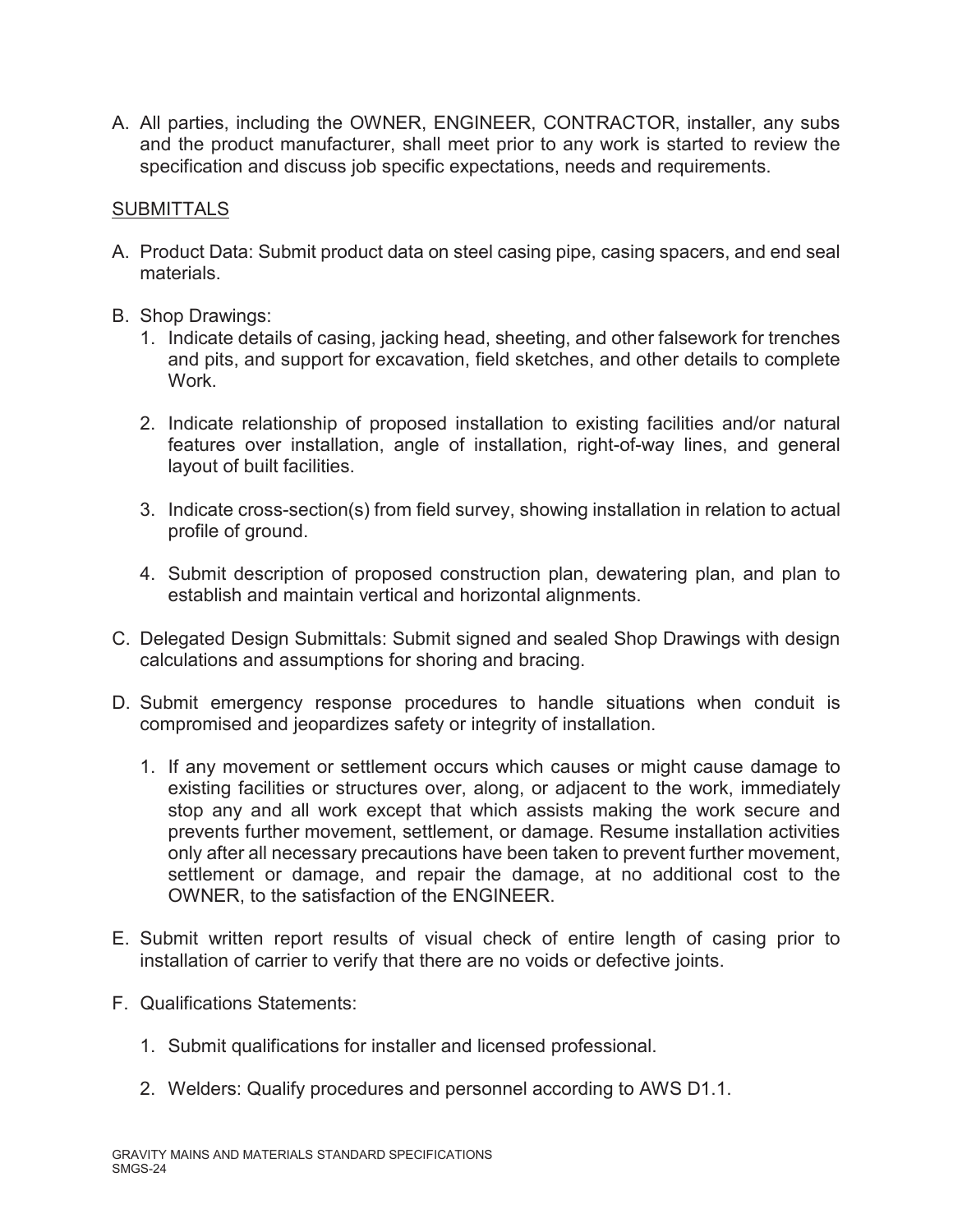# CLOSEOUT SUBMITTALS

- A. Project Record Documents: Record actual locations of casing, carrier pipe, and invert elevations.
- B. Identify and describe unexpected variations to subsoil conditions or discovery of uncharted utilities.

## QUALITY ASSURANCE

- A. Perform Work according to AREMA, NUCA, OSHA, and AASHTO guidelines.
- B. Comply with all Federal, State, and local laws, ordinances, rules, and regulations affecting the work under this section.
- C. Where applicable, perform Work according to State of North Carolina Department of Transportation standards.
- D. All welding procedures used to fabricate and install steel casings shall be performed in accordance the provisions of ANSI/AWS D1.1.

#### QUALIFICATIONS

- A. Installer: Company specializing in performing Work of this Section with minimum five years' documented experience.
- B. Welders: AWS qualified by an independent local, approved testing agency within previous 12 months for employed weld types.
	- 1. A minimum of 3 years recent experience within the last 5 years with welding procedures required on this project.
- C. Licensed Professional: Professional ENGINEER experienced in design of specified Work and licensed in State of North Carolina.

## DELIVERY, STORAGE, AND HANDLING

- A. Inspection: Accept materials on Site in manufacturer's original packaging and inspect for damage. If any defective material is discovered, remove it and replace with sound pipe or repair defective material in an approved manner and at the CONTRACTOR's expense.
- B. Handling: Support casing and carrier pipes with nylon slings during handling. Do not place pipe within pipe of a larger size and do not roll or drag pipe over gravel or rock.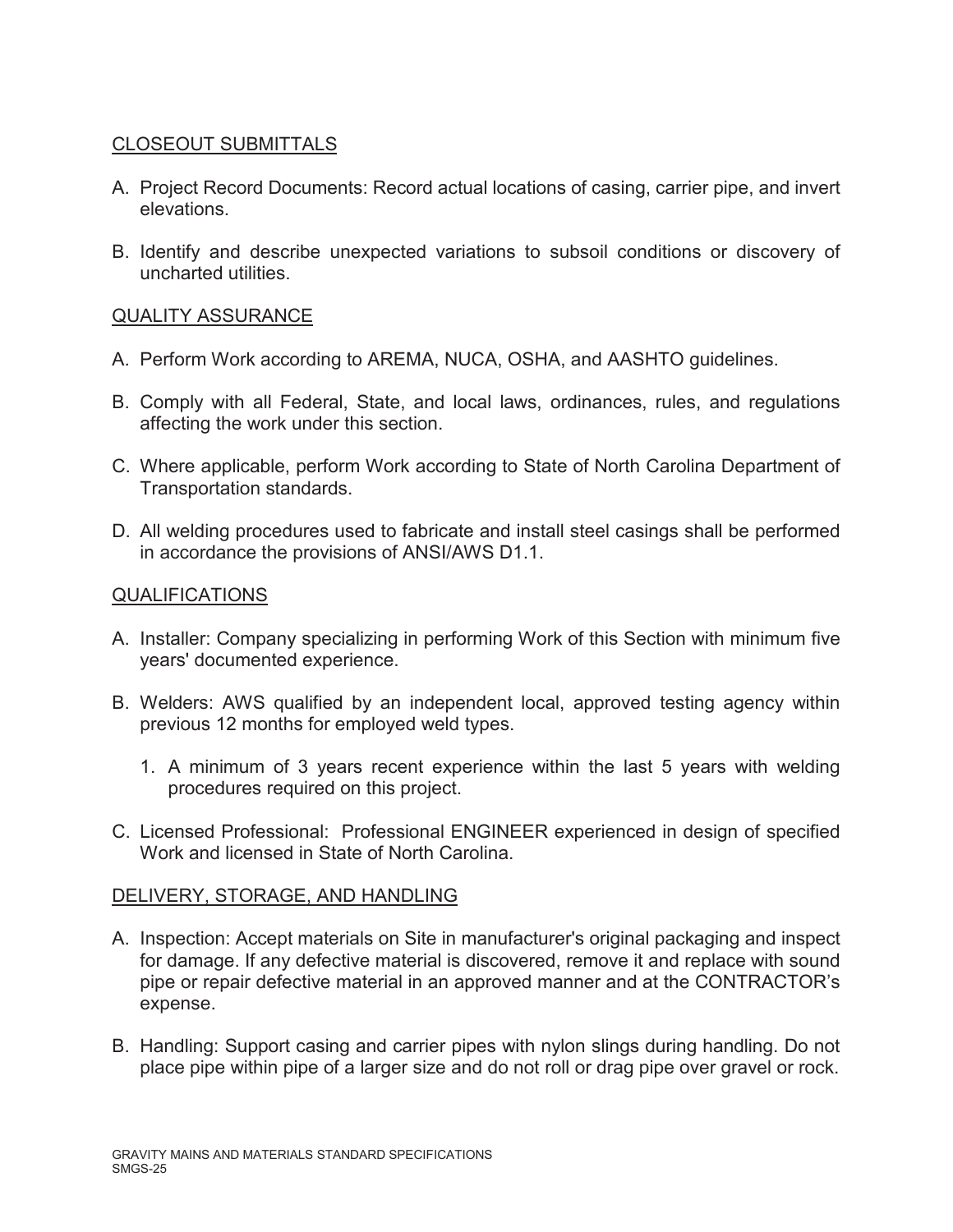## C. Storage:

- 1. Store products according to manufacturer instructions.
- 2. Use wooden shipping braces between layers of stacked pipe.
- 3. Stack piping lengths no more than three layers high.
- 4. Store field joint materials in original shipping containers.
- 5. Do not store any plastic materials in direct sunlight.
- D. Protection:
	- 1. Protect materials from moisture and dust by storing in clean, dry location remote from construction operations areas.
	- 2. Provide temporary end caps and closures on piping and fittings and maintain in place until installation.
	- 3. Protect piping system pieces from entry of foreign materials and water by installing temporary covers, completing sections of Work, and isolating parts of completed system.
	- 4. Provide additional protection according to manufacturer instructions.
- E. When any material is damaged during transporting, unloading, handling or storing, the undamaged portions may be used as needed, or, if damaged sufficiently, the ENGINEER will reject the material as being unfit for installation.

#### AMBIENT CONDITIONS

A. Storage Temperature: Maintain 60 to 85 degrees F.

#### WARRANTY

A. All materials shall be warranted to be free from defects in workmanship and materials for one (1) year following final acceptance by the OWNER.

## EXISTING CONDITIONS

- A. Field Measurements:
	- 1. Verify field measurements prior to fabrication.
	- 2. Indicate field measurements on Shop Drawings.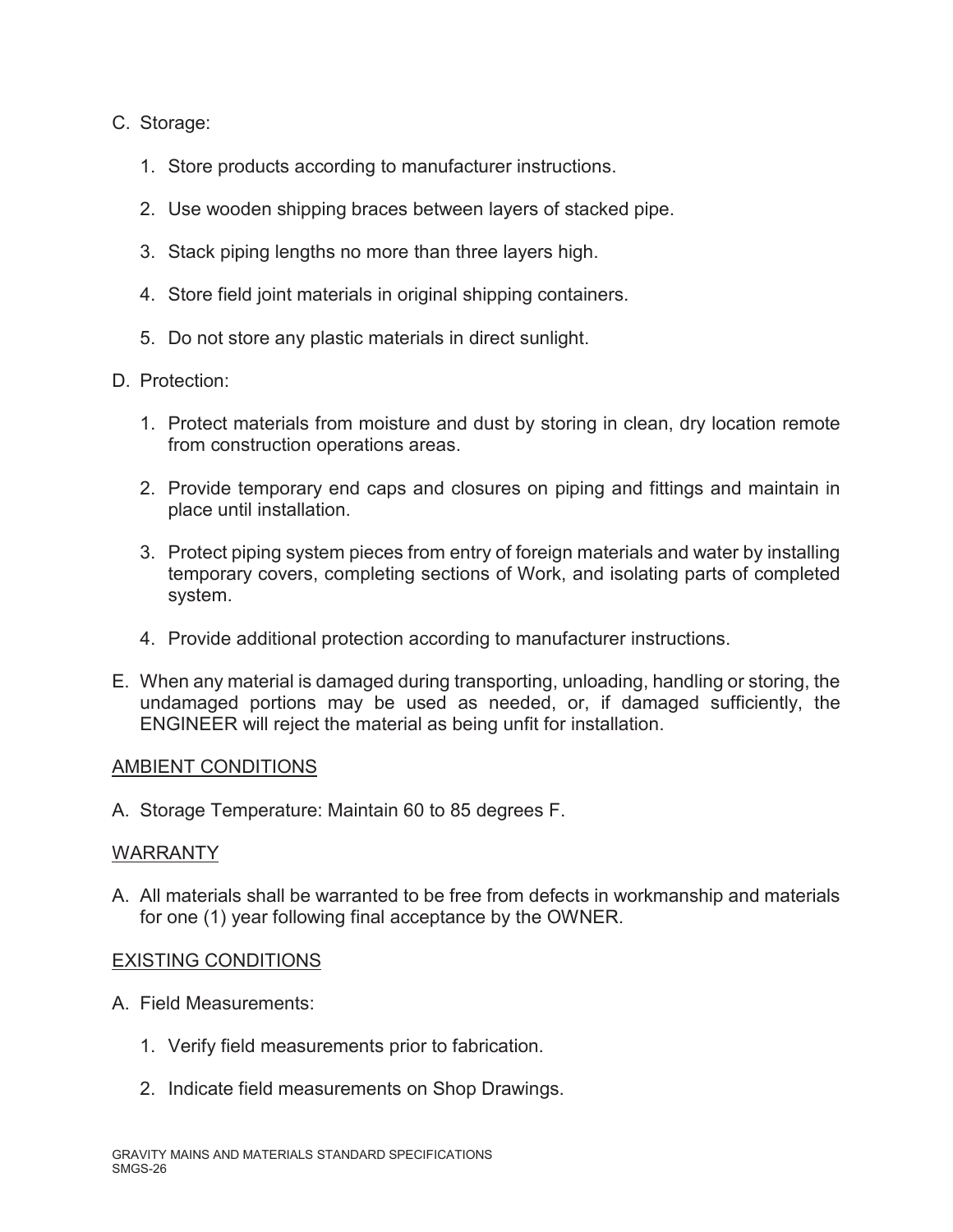# CASING AND JACKING PIPE

- A. Steel Casing Pipe:
	- 1. Comply with ASTM A139, Grade B.
	- 2. Minimum Yield Strength: 35,000 psi.
	- 3. Welded Joints:
		- a. Comply with AWS D1.1.
		- b. Full circumference.
	- 4. Interior and exterior coating.
		- a. Additional coating requirements, if any, may be included in the encroachment agreement. The encroachment agreement is included and made a part of the Contract Documents.
	- 5. Pipe Sizing:
		- a. The encasement pipe shall be of the diameter and wall thickness indicated on the drawings, but in no case shall they be less than required by authorities having jurisdiction.
- B. Performance and Design Criteria:
	- 1. Casing Pipe: Leakproof.
	- 2. Loading:
		- a. Highways:
			- 1) Earth cover.
			- 2) H-20 live loading, according to AASHTO HB-17.
			- 3) Impact loading according to AASHTO HB-17.
		- b. Railways:
			- 1) Earth cover.
			- 2) Comply with AREMA Manual for Railway Engineering.
			- 3) Impact loading according to AREMA guidelines.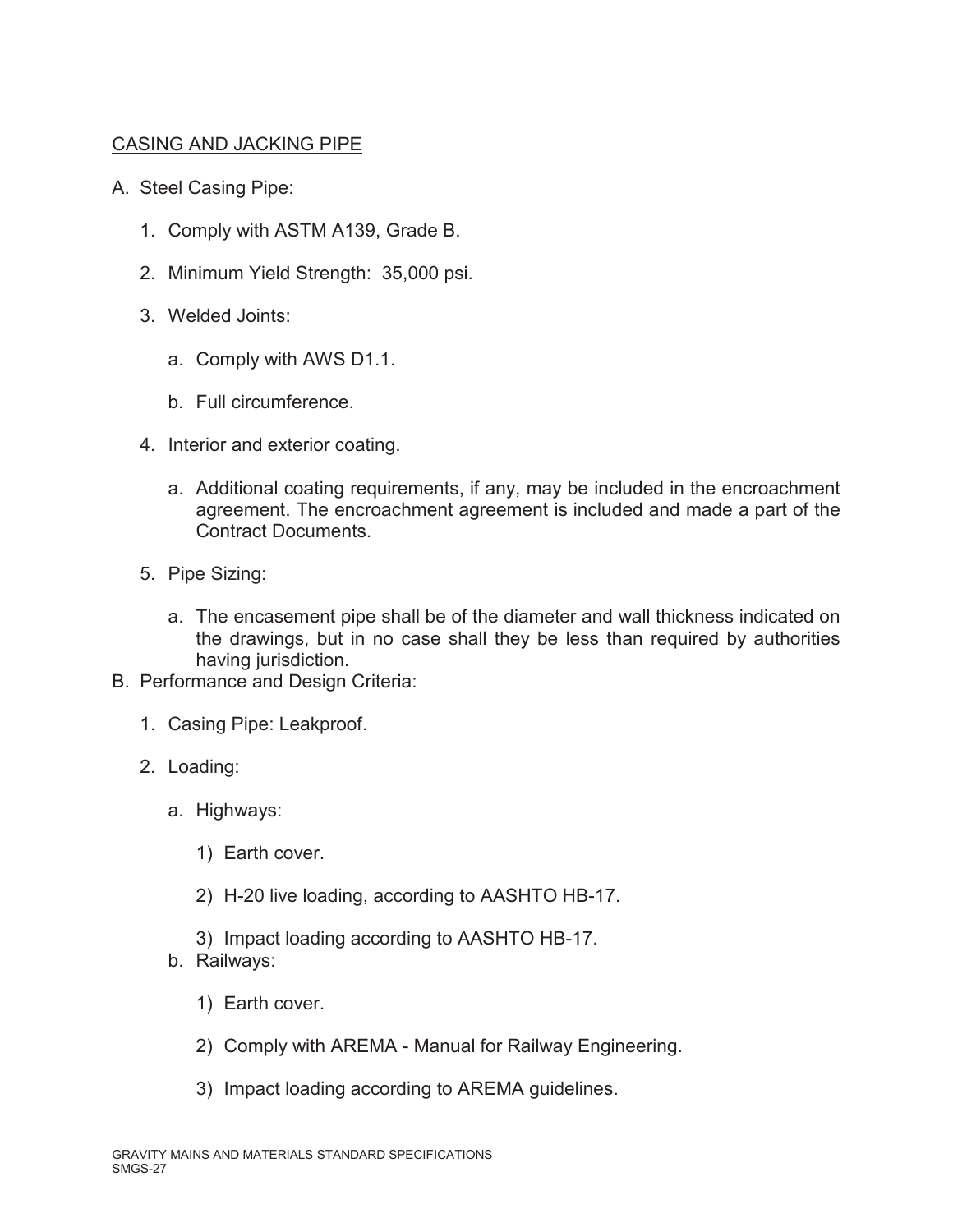3. Bracing, Backstops, and Jacks: Of sufficient rating for continuous jacking without stopping except to add pipe sections, and to minimize tendency of ground material to freeze around casing pipe.

## CARRIER PIPE

- A. Site Water Distribution System Piping: As specified.
- B. Sanitary Sewage System Piping: As specified.

#### MATERIALS

- A. Soil Backfill for Trench Approaches and Pits to Finish Grade: Subsoil with no rocks 6 inches in diameter or greater, frozen earth, or foreign matter.
- B. Filling and Sealing Grout at Pipe Ends: Grout shall be a mixture of approximately one part cement, 1-1/2 parts sand, water reducing retarder and sufficient water to make a stiff workable mix.
- C. Pressure-Grout Mix: One part portland cement and two parts mortar sand, mixed with water to consistency applicable for pressure grouting.
- D. Mortar Sand: Comply with ASTM C33.
- E. Portland Cement:
	- 1. Portland cement shall be ASTM C150 Type II or Type V, containing less than 0.6 percent alkali.

#### **ACCESSORIES**

- A. Steel and Plastic Supports and Insulators:
	- 1. Bands: 14-gage stainless steel.
	- 2. Flange Bolts: 5/16-inch stainless steel.
	- 3. Liner: Heavy-duty PVC.
	- 4. Skids: UHMW Polyethylene.
		- a. Wood skids are not an acceptable method of supporting the carrier pipe.
	- 5. For Carrier Pipes up to 36 Inches in Diameter Conveying Water or Wastewater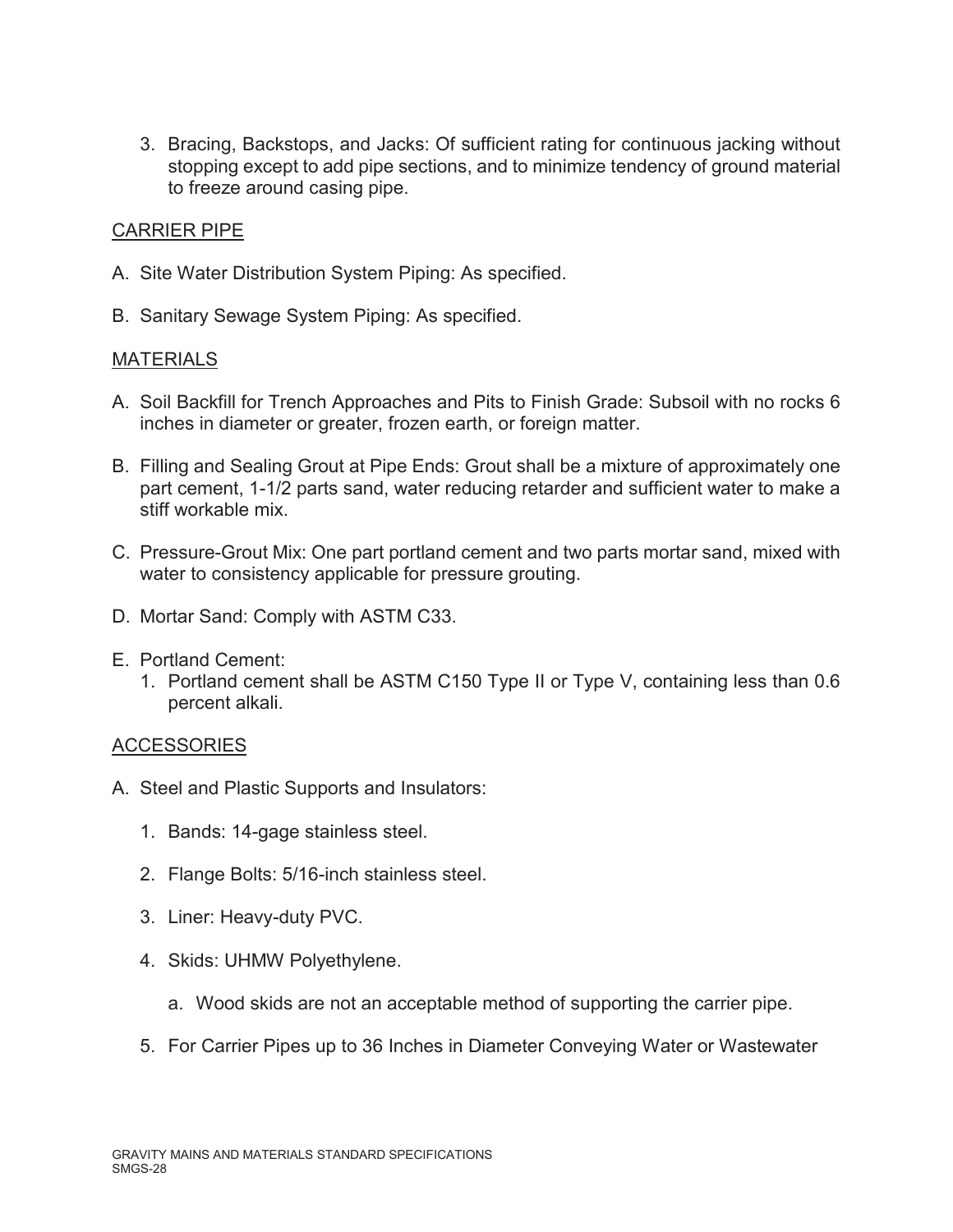- a. Casing spacers shall be spaced a maximum of eight (8) feet apart along the length of the carrier pipe with one casing spacer within two (2) feet of each side of a pipe joint and the rest evenly spaced.
- b. The casing spacer polymer shall contain ultraviolet inhibitors and shall have a minimum compressive strength of 3,000 psi, an 800 Volts/mil dielectric strength and impact strength of 1.5 ft-lbs/inch. Each casing spacer shall have full length, integrally molded skids extending beyond the bell or mechanical joint of the carrier pipe.
- B. Steel Strapping: Comply with ASTM A36.
- C. Casing End Seals
	- 1. Casing end seals shall be used to completely close both openings on either side of the casing.
	- 2. End seals shall be 1/8-inch thick synthetic rubber secured with stainless steel banding straps. Other end seals may be constructed only as pre-approved by the ENGINEER or as required by authorities having jurisdiction.

#### EXAMINATION

- A. Verify that connection to existing piping system, sizes, locations, and invert elevations are as indicated on Drawings.
- B. Examine the areas and conditions under which the boring is to be installed and become familiar with the conditions under which the work will be performed, all necessary details, and the suitability of the proposed equipment and methods for the orderly prosecution of the work.
- C. Do not proceed with the work until unsatisfactory conditions have been corrected in an acceptable manner.
- D. Notify the ENGINEER immediately if conditions do not permit a bore and jack installation.

#### PREPARATION

- A. Identify required lines, levels, contours, and datum locations.
- B. Existing Utilities:
	- 1. Locate and identify utilities indicated to remain and protect from damage.
	- 2. Notify ENGINEER of any potential utility conflicts immediately.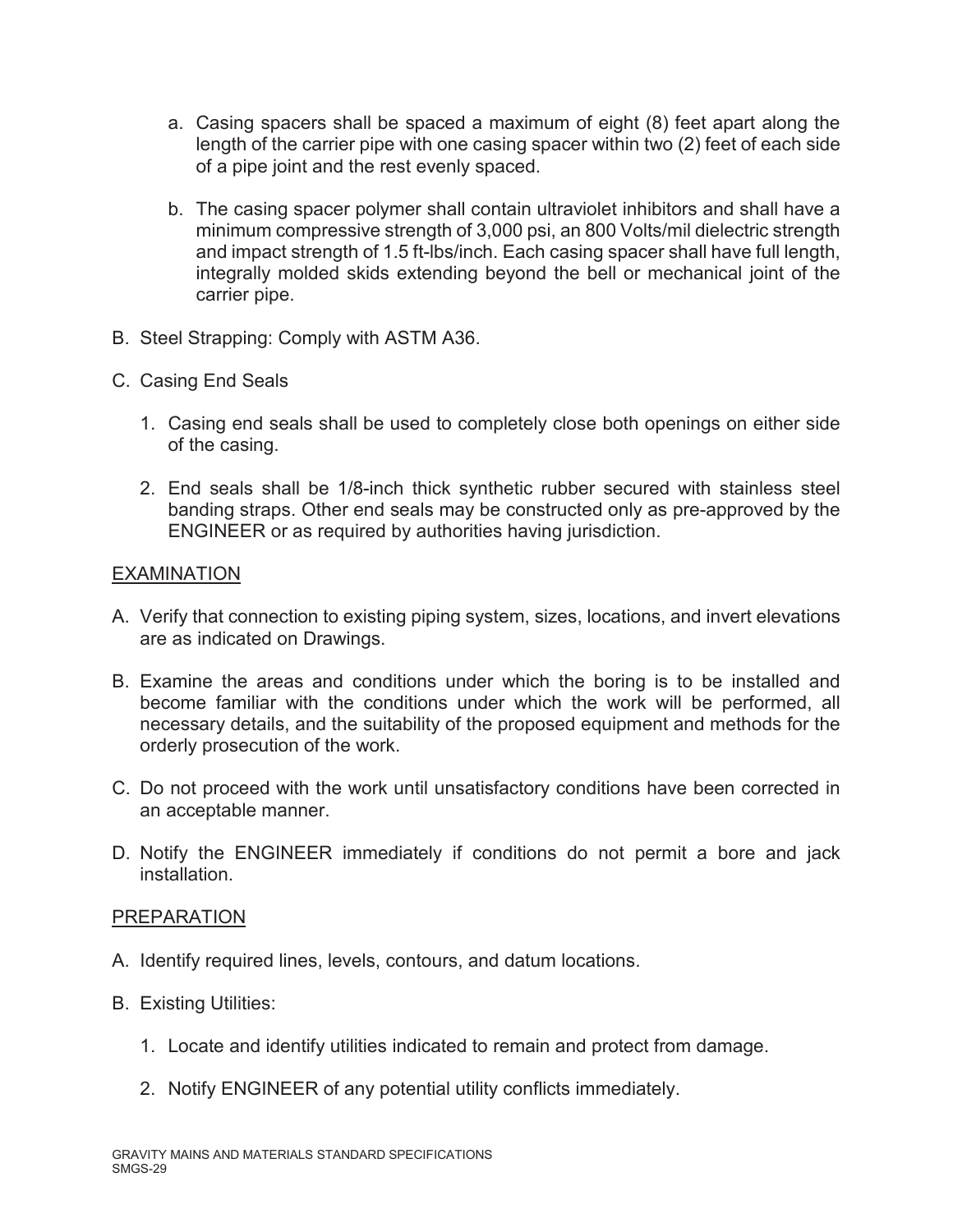- 3. Establish minimum separation of proposed installation from existing utilities according to authorities having jurisdiction.
- C. Maintain access to existing facilities and other active installations requiring access.
- D. Furnish, install and remove, to the extent required, thrust blocks or whatever provisions may be required for driving the casings/sleeves and pipes forward.

## INSTALLATION

- A. Safety:
	- 1. Provide all necessary bracing, bulkheads, and/or shields to ensure complete safety to all traffic at all times during the progress of the work, and perform the work in such a manner as to not interfere with normal traffic over the work.
- B. Dewatering:
	- 1. Intercept and divert surface drainage precipitation and ground water away from excavation through use of dikes, curb walls, ditches, pipes, sumps, or other methods.
	- 2. Develop substantially dry subgrade for subsequent operations.
	- 3. Comply with requirements of local and state authorities for dewatering to any watercourse, prevention of stream degradation, and erosion and sediment control.
	- 4. Keep all excavations free from ground and surface water during the operation and be prepared to implement groundwater control on short notice as directed by the ENGINEER, even if observed water levels prior to construction are below the invert elevation of the casing pipe.
- C. Pits or Approach Trenches:
	- 1. Suitable pits or trenches shall be excavated for the purpose of jacking operations and for placing the end joints of pipe.
	- 2. All excavations shall be protected with suitable fencing or barricades to prohibit unauthorized access to the work site.
	- 3. Excavate approach trenches or pits as Site conditions require.
	- 4. Ensure that casing entrance faces as near perpendicular in alignment as conditions permit.
	- 5. Establish vertical entrance face at least 1 foot above top of casing.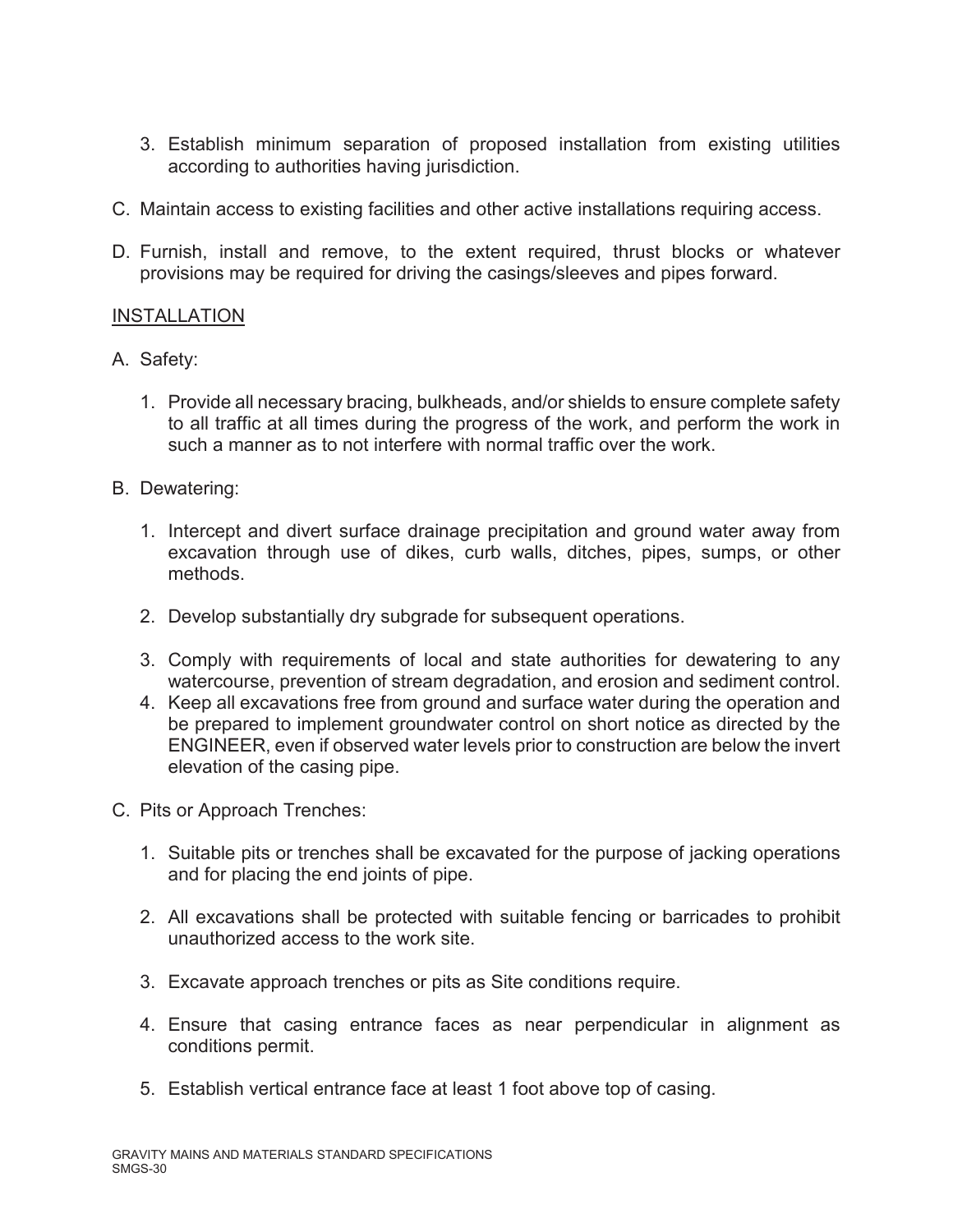- 6. Where necessary, trenches shall be securely sheeted and braced to prevent caving.
- 7. The pits or trenches shall be backfilled immediately after the operation has been completed.
- D. Casing Pipe:
	- 1. The driven portions of the casing shall be advanced from the lower end of the casing unless specific permission to do otherwise is obtained from the ENGINEER.
	- 2. Boring:
		- a. Boring operations shall be continuous to their completion, and unnecessary or prolonged stoppages shall not be allowed to prevent the pipe from becoming firmly set in the embankment.
		- b. Steel rails or beams embedded in concrete shall be used in the pit for placement and alignment of each piece of casing during installation operations.
		- c. Push pipe into ground with boring auger rotating within pipe to remove soil.
		- d. Do not advance cutting head ahead of casing pipe, except for distance necessary to permit cutting teeth to maintain clearance for pipe.
		- e. Arrange machine bore and cutting head to be removable from within pipe.
		- f. Arrange face of cutting head to provide barrier to free flow of soft material.
		- g. If unstable soil is encountered during boring, retract cutting head into casing to permit balance between pushing pressure and ratio of pipe advancement to quantity of soil.
	- 3. Abandonment of Bore: In the event that an obstruction is encountered during the dry boring operation, the casing shall be inspected by the ENGINEER and determined if it may be removed or left in place.
		- a. If an obstruction is encountered during the dry bore operation which prohibits further extending of the bore, terminate the bore if approved by ENGINEER as follows:
			- 1) Remove the boring auger and the casing pipe.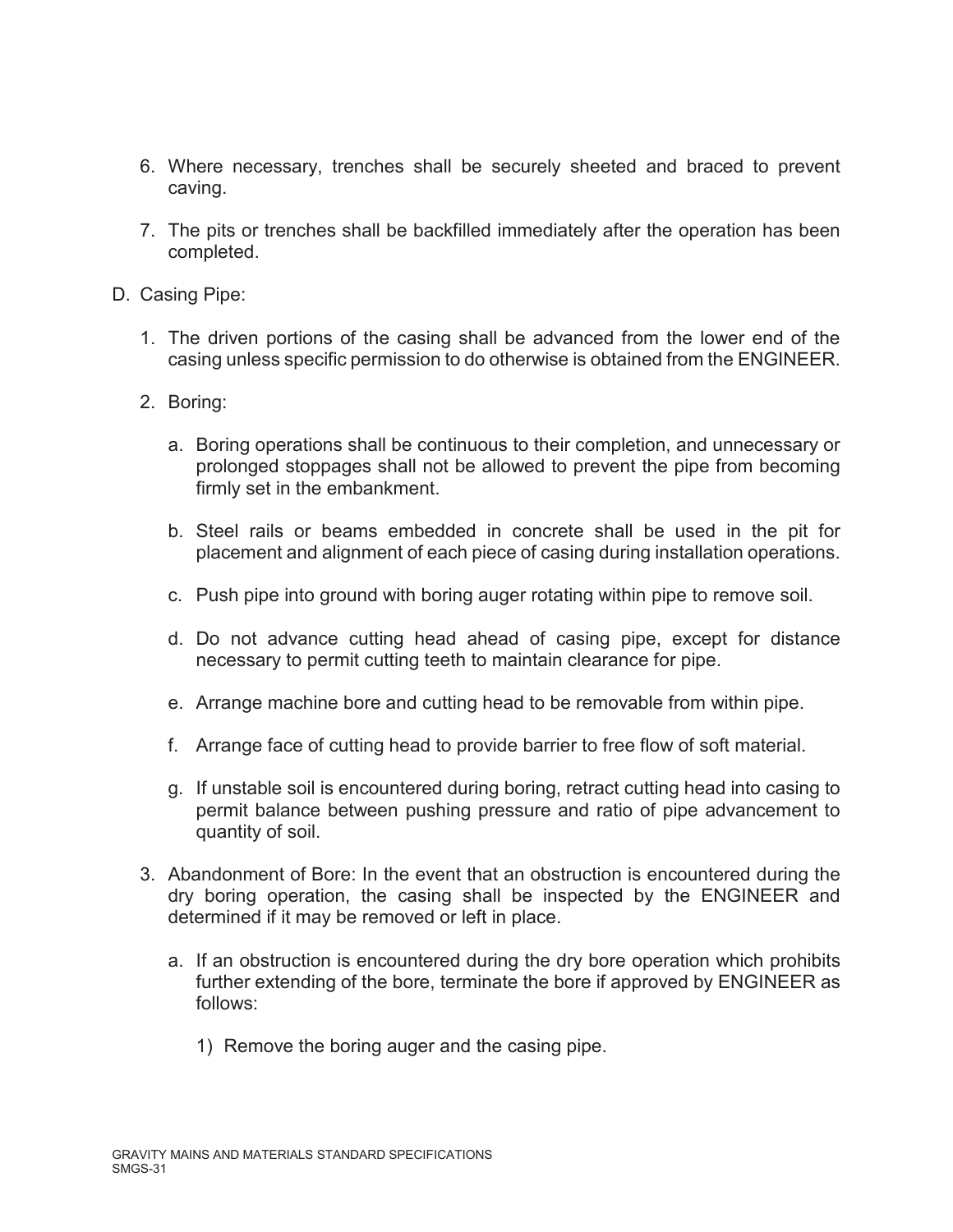- 2) Fill the void created by the removal of the pipe with grout as specified at a minimum pressure of 25 pounds per square inch.
- 3) Provide suitable temporary forms to retain the grout within the limits of the former casing pipe.
- 4) Remove forms after the grout has set.
- 5) Move to another bore site as directed by the ENGINEER.
- 4. Jacking:
	- a. The pipe to be jacked shall be set on guides, braced together, to properly support the section of the pipe and direct it to the proper line and grade.
	- b. Construct adequate thrust wall normal to proposed line of thrust.
	- c. Impart thrust load to pipe through suitable thrust ring sufficiently rigid to ensure uniform distribution of thrust load on full pipe circumference.
	- d. Remove any pipe damaged in boring and jacking operations and replace at no additional cost to the OWNER.
- 5. Pressure Grouting: If voids in excess of 3-inch are encountered, install grout holes of a size suitable for injecting grout between casing pipe and surrounding earth.
	- a. The grouting operation shall take place immediately after completion of the bore.
	- b. Grout holes shall be installed at intervals not exceeding 10-feet.
	- c. Inject grout into the void under sufficient pressure to prevent settlement.
	- d. No additional compensation will be paid for grouting.
- E. Carrier Pipe:
	- 1. Clean, inspect, and handle pipe as specified.
	- 2. Prevent damage to pipe joints as carrier pipe is placed in casing.
	- 3. Supports:
		- a. Support pipeline within casing using skids or rollers such that no external loads are transmitted to carrier pipe.
		- b. Attach supports to barrel of carrier pipe; do not rest carrier pipe on bells.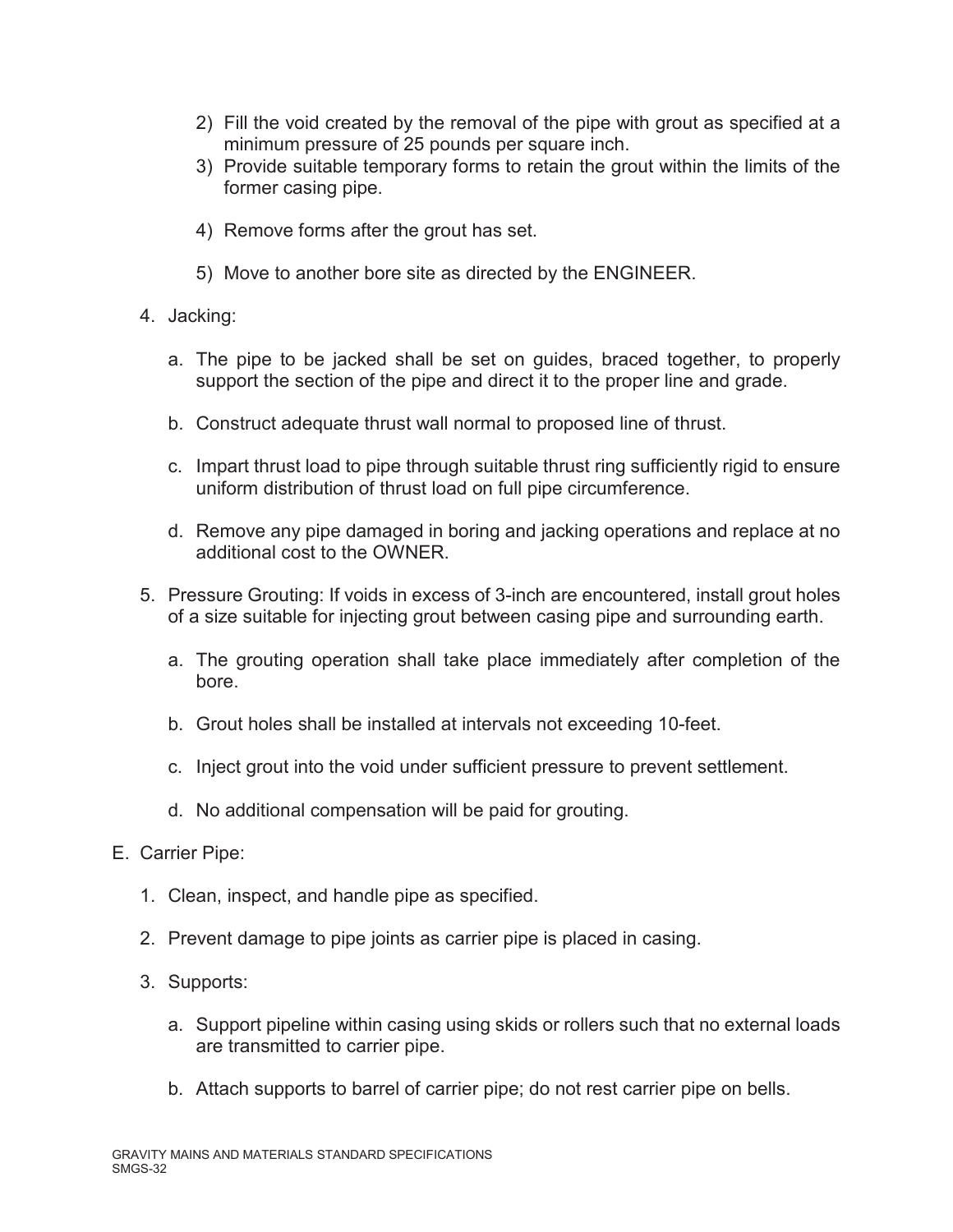- c. No blocks or spacers shall be wedged between the carrier pipe and the top of the casing.
- 4. The carrier pipe shall extend a minimum of 2 feet past casing pipe on each end.
- 5. Install an end seal on each end of the casing pipe so that annular space between the casing and carrier pipe is sealed.

## TOLERANCES

- A. Excavation:
	- 1. Minimize overbore by matching the cutter diameter to the diameter of the encasement pipe as closely as practicable. Do not overcut excavation by more than 1 inch greater than OD of casing pipe.
- B. The alignment and grade of the encasement pipe shall be carefully maintained and the encasement pipe installed in a manner that will allow of the installation of the carrier pipe to the lines and grades shown on the plans.
- C. Casing Pipe Vertical and Horizontal Alignment:
	- 1. Horizontal: Variation in the final position of the pipe from the line and grade established by the ENGINEER will be permitted only to the extent of 0.5% in lateral alignment.
	- 2. Vertical Alignment: Where the carrier pipe is to be laid on a uniform grade (i.e. gravity sewer line or gravity storm drain) the variation in vertical alignment will be as follows: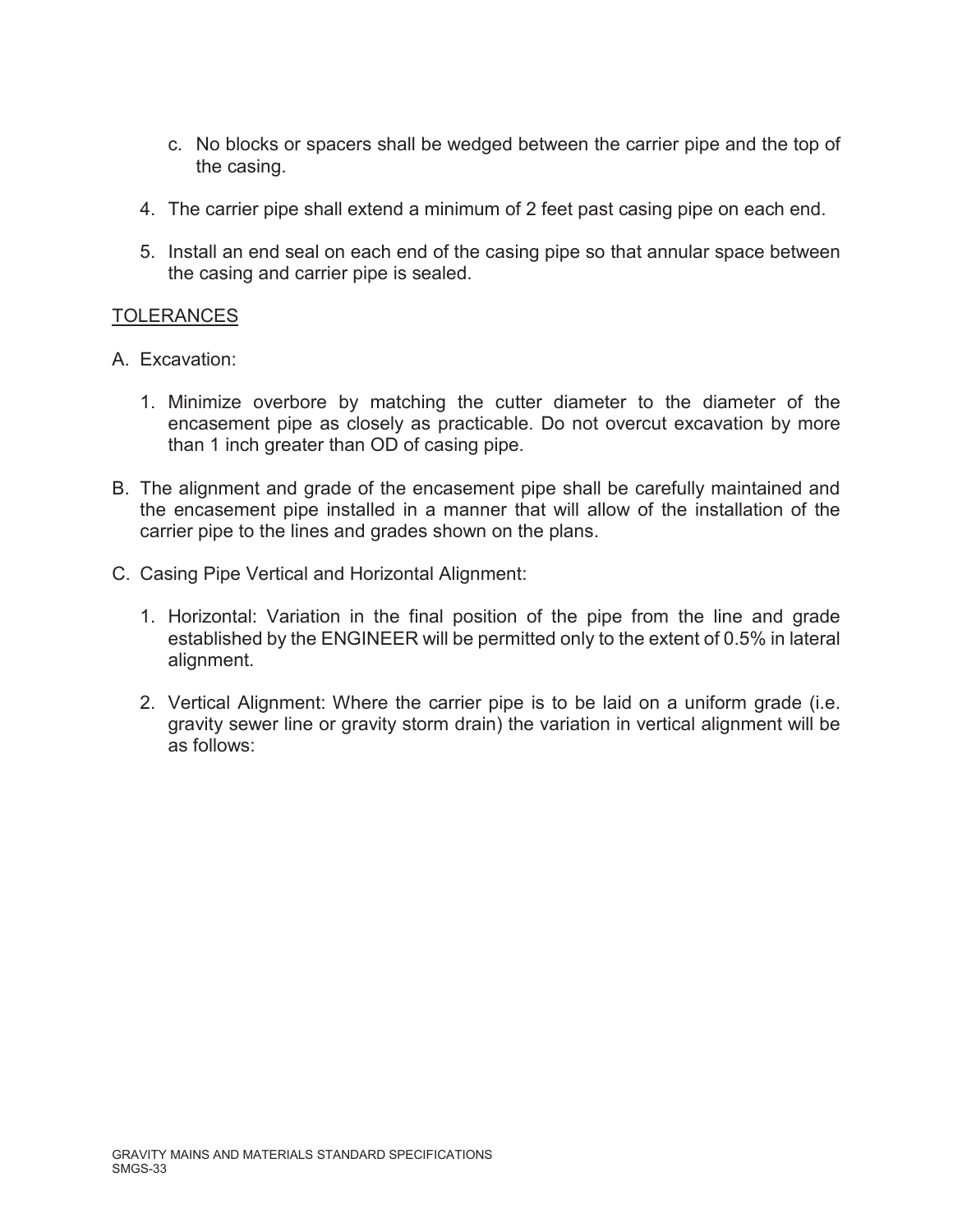| <b>Carrier Pipe</b><br><b>Size</b> | % Grade<br><b>Tolerance</b> |  |  |
|------------------------------------|-----------------------------|--|--|
| 8                                  | ±0.04                       |  |  |
| 10                                 | ±0.028                      |  |  |
| 12                                 | ±0.022                      |  |  |
| 14                                 | ±0.017                      |  |  |
| 15                                 | ±0.015                      |  |  |
| 16                                 | ±0.014                      |  |  |
| 18                                 | ±0.012                      |  |  |
| 20                                 | ±0.01                       |  |  |
| 21                                 | ±0.01                       |  |  |
| 24                                 | ±0.008                      |  |  |
| 27                                 | ±0.0067                     |  |  |
| 30                                 | ±0.0058                     |  |  |
| 33                                 | ±0.0052                     |  |  |
| 36                                 | ±0.0046                     |  |  |

- 3. In no instance shall the grade of the carrier pipe be less than the minimum grade required by OWNER or State Regulations.
- D. Pipe Bells: Minimum 1/2-inch clearance to casing.

# FIELD QUALITY CONTROL

A. Manufacturer Services: Furnish services of manufacturer's representative experienced in use of equipment and installation of products furnished under this Section as necessary to ensure compliance with the requirements of this Section throughout the course of the work.

## CLEANING

- A. Remove temporary facilities for casing installation and jacking operations.
- B. Repair all damage and restore the property to its original condition.

## **PROTECTION**

A. Protect plant life, lawns, rock outcroppings, and other features of final landscaping.